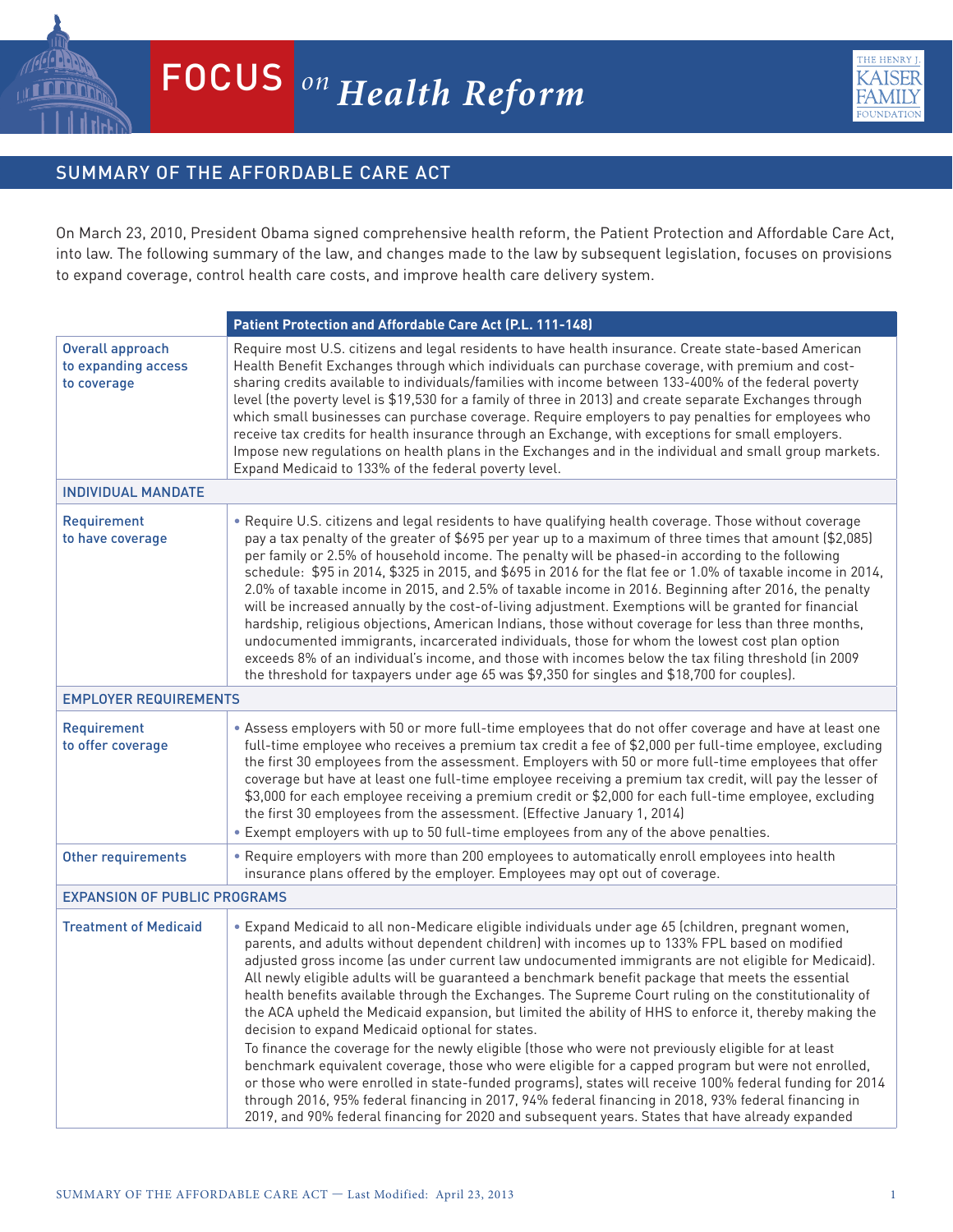**Patient Protection and Affordable Care Act (P.L. 111-148)**

| <b>EXPANSION OF PUBLIC PROGRAMS (continued)</b>    |                                                                                                                                                                                                                                                                                                                                                                                                                                                                                                                                                                                                                                                                                                                                                                                                                                                                                                                                                                                                                                                                                                                       |  |
|----------------------------------------------------|-----------------------------------------------------------------------------------------------------------------------------------------------------------------------------------------------------------------------------------------------------------------------------------------------------------------------------------------------------------------------------------------------------------------------------------------------------------------------------------------------------------------------------------------------------------------------------------------------------------------------------------------------------------------------------------------------------------------------------------------------------------------------------------------------------------------------------------------------------------------------------------------------------------------------------------------------------------------------------------------------------------------------------------------------------------------------------------------------------------------------|--|
| <b>Treatment of Medicaid</b><br><i>(continued)</i> | eligibility to adults with incomes up to 100% FPL will receive a phased-in increase in the federal medical<br>assistance percentage (FMAP) for non-pregnant childless adults so that by 2019 they receive the same<br>federal financing as other states (93% in 2019 and 90% in 2020 and later). States have the option to<br>expand Medicaid eligibility to childless adults beginning on April 1, 2010, but will receive their regular<br>FMAP until 2014. In addition, increase Medicaid payments in fee-for-service and managed care for<br>primary care services provided by primary care doctors (family medicine, general internal medicine or<br>pediatric medicine) to 100% of the Medicare payment rates for 2013 and 2014. States will receive 100%<br>federal financing for the increased payment rates. (Effective January 1, 2014)                                                                                                                                                                                                                                                                      |  |
| <b>Treatment of CHIP</b>                           | . Require states to maintain current income eligibility levels for children in Medicaid and the Children's<br>Health Insurance Program (CHIP) until 2019 and extend funding for CHIP through 2015. CHIP benefit<br>package and cost-sharing rules will continue as under current law. Provide states with the option to<br>provide CHIP coverage to children of state employees who are eligible for health benefits if certain<br>conditions are met. Beginning in 2015, states will receive a 23 percentage point increase in the CHIP<br>match rate up to a cap of 100%. CHIP-eligible children who are unable to enroll in the program due to<br>enrollment caps will be eligible for tax credits in the state Exchanges.                                                                                                                                                                                                                                                                                                                                                                                         |  |
|                                                    | PREMIUM AND COST-SHARING SUBSIDIES TO INDIVIDUALS                                                                                                                                                                                                                                                                                                                                                                                                                                                                                                                                                                                                                                                                                                                                                                                                                                                                                                                                                                                                                                                                     |  |
| <b>Eligibility</b>                                 | . Limit availability of premium credits and cost-sharing subsidies through the Exchanges to U.S. citizens<br>and legal immigrants who meet income limits. Employees who are offered coverage by an employer are<br>not eligible for premium credits unless the employer plan does not have an actuarial value of at least<br>60% or if the employee share of the premium exceeds 9.5% of income. Legal immigrants who are barred<br>from enrolling in Medicaid during their first five years in the U.S. will be eligible for premium credits.                                                                                                                                                                                                                                                                                                                                                                                                                                                                                                                                                                        |  |
| <b>Premium credits</b>                             | . Provide refundable and advanceable premium credits to eligible individuals and families with incomes<br>between 100-400% FPL to purchase insurance through the Exchanges. The premium credits will be tied<br>to the second lowest cost silver plan in the area and will be set on a sliding scale such that the premium<br>contributions are limited to the following percentages of income for specified income levels:<br>Up to 133% FPL: 2% of income<br>133-150% FPL: 3 - 4% of income<br>150-200% FPL: 4 - 6.3% of income<br>200-250% FPL: 6.3 - 8.05% of income<br>250-300% FPL: 8.05 - 9.5% of income<br>300-400% FPL: 9.5% of income<br>. Increase the premium contributions for those receiving subsidies annually to reflect the excess of the<br>premium growth over the rate of income growth for 2014-2018. Beginning in 2019, further adjust the<br>premium contributions to reflect the excess of premium growth over CPI if aggregate premiums and<br>cost sharing subsidies exceed .504% of GDP.<br>. Provisions related to the premium and cost-sharing subsidies are effective January 1, 2014. |  |
| <b>Cost-sharing subsidies</b>                      | . Provide cost-sharing subsidies to eligible individuals and families. The cost-sharing credits reduce the cost-<br>sharing amounts and annual cost-sharing limits and have the effect of increasing the actuarial value of the<br>basic benefit plan to the following percentages of the full value of the plan for the specified income level:<br>100-150% FPL: 94%<br>150-200% FPL: 87%<br>200-250% FPL: 73%<br>250-400% FPL: 70%                                                                                                                                                                                                                                                                                                                                                                                                                                                                                                                                                                                                                                                                                  |  |
| <b>Verification</b>                                | . Require verification of both income and citizenship status in determining eligibility for the federal<br>premium credits.                                                                                                                                                                                                                                                                                                                                                                                                                                                                                                                                                                                                                                                                                                                                                                                                                                                                                                                                                                                           |  |
| <b>Subsidies and abortion</b><br>coverage          | . Ensure that federal premium or cost-sharing subsidies are not used to purchase coverage for abortion<br>if coverage extends beyond saving the life of the woman or cases of rape or incest (Hyde amendment).<br>If an individual who receives federal assistance purchases coverage in a plan that chooses to cover<br>abortion services beyond those for which federal funds are permitted, those federal subsidy funds (for<br>premiums or cost-sharing) must not be used for the purchase of the abortion coverage and must be<br>segregated from private premium payments or state funds.                                                                                                                                                                                                                                                                                                                                                                                                                                                                                                                       |  |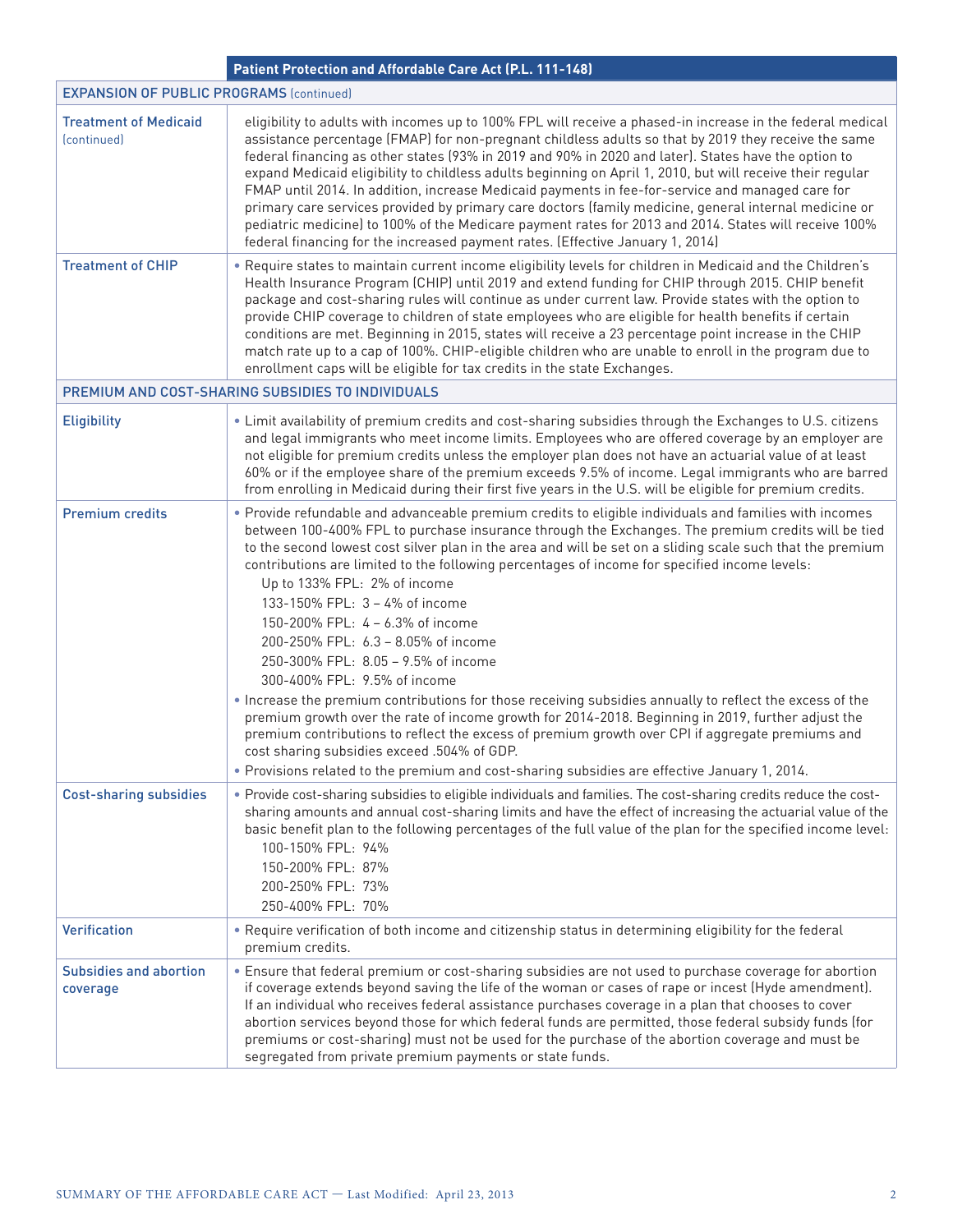|                                            | Patient Protection and Affordable Care Act (P.L. 111-148)                                                                                                                                                                                                                                                                                                                                                                                                                                                                                                                                                                                                                                                                                                                                                                                                                                                                                                                                                                                                                                                                                                                                                                                                                                                                                                                                                                                                                                                                                                                                                                                                                                                                                                                                                                                                                                                                                                                                                                                                                                                                                                                                                                                                                                                                                                                                                                                                                                                                                                                                                                                                                                                                                                                                                                                                                                                                                                                                                                                                                                 |
|--------------------------------------------|-------------------------------------------------------------------------------------------------------------------------------------------------------------------------------------------------------------------------------------------------------------------------------------------------------------------------------------------------------------------------------------------------------------------------------------------------------------------------------------------------------------------------------------------------------------------------------------------------------------------------------------------------------------------------------------------------------------------------------------------------------------------------------------------------------------------------------------------------------------------------------------------------------------------------------------------------------------------------------------------------------------------------------------------------------------------------------------------------------------------------------------------------------------------------------------------------------------------------------------------------------------------------------------------------------------------------------------------------------------------------------------------------------------------------------------------------------------------------------------------------------------------------------------------------------------------------------------------------------------------------------------------------------------------------------------------------------------------------------------------------------------------------------------------------------------------------------------------------------------------------------------------------------------------------------------------------------------------------------------------------------------------------------------------------------------------------------------------------------------------------------------------------------------------------------------------------------------------------------------------------------------------------------------------------------------------------------------------------------------------------------------------------------------------------------------------------------------------------------------------------------------------------------------------------------------------------------------------------------------------------------------------------------------------------------------------------------------------------------------------------------------------------------------------------------------------------------------------------------------------------------------------------------------------------------------------------------------------------------------------------------------------------------------------------------------------------------------------|
| <b>PREMIUM SUBSIDIES TO EMPLOYERS</b>      |                                                                                                                                                                                                                                                                                                                                                                                                                                                                                                                                                                                                                                                                                                                                                                                                                                                                                                                                                                                                                                                                                                                                                                                                                                                                                                                                                                                                                                                                                                                                                                                                                                                                                                                                                                                                                                                                                                                                                                                                                                                                                                                                                                                                                                                                                                                                                                                                                                                                                                                                                                                                                                                                                                                                                                                                                                                                                                                                                                                                                                                                                           |
| <b>Small business</b><br>tax credits       | . Provide small employers with no more than 25 employees and average annual wages of less than<br>\$50,000 that purchase health insurance for employees with a tax credit.<br>- Phase I: For tax years 2010 through 2013, provide a tax credit of up to 35% of the employer's<br>contribution toward the employee's health insurance premium if the employer contributes at least<br>50% of the total premium cost or 50% of a benchmark premium. The full credit will be available to<br>employers with 10 or fewer employees and average annual wages of less than \$25,000. The credit<br>phases-out as firm size and average wage increases. Tax-exempt small businesses meeting these<br>requirements are eligible for tax credits of up to 25% of the employer's contribution toward the<br>employee's health insurance premium.<br>- Phase II: For tax years 2014 and later, for eligible small businesses that purchase coverage through<br>the state Exchange, provide a tax credit of up to 50% of the employer's contribution toward the<br>employee's health insurance premium if the employer contributes at least 50% of the total premium<br>cost. The credit will be available for two years. The full credit will be available to employers with 10 or<br>fewer employees and average annual wages of less than \$25,000. The credit phases-out as firm size<br>and average wage increases. Tax-exempt small businesses meeting these requirements are eligible<br>for tax credits of up to 35% of the employer's contribution toward the employee's health insurance<br>premium.                                                                                                                                                                                                                                                                                                                                                                                                                                                                                                                                                                                                                                                                                                                                                                                                                                                                                                                                                                                                                                                                                                                                                                                                                                                                                                                                                                                                                                                                                        |
| Reinsurance program                        | . Create a temporary reinsurance program for employers providing health insurance coverage to retirees<br>over age 55 who are not eligible for Medicare. Program will reimburse employers or insurers for 80%<br>of retiree claims between \$15,000 and \$90,000. Payments from the reinsurance program will be used<br>to lower the costs for enrollees in the employer plan. Appropriate \$5 billion to finance the program.<br>(Effective 90 days following enactment through January 1, 2014)                                                                                                                                                                                                                                                                                                                                                                                                                                                                                                                                                                                                                                                                                                                                                                                                                                                                                                                                                                                                                                                                                                                                                                                                                                                                                                                                                                                                                                                                                                                                                                                                                                                                                                                                                                                                                                                                                                                                                                                                                                                                                                                                                                                                                                                                                                                                                                                                                                                                                                                                                                                         |
|                                            | TAX CHANGES RELATED TO HEALTH INSURANCE OR FINANCING HEALTH REFORM                                                                                                                                                                                                                                                                                                                                                                                                                                                                                                                                                                                                                                                                                                                                                                                                                                                                                                                                                                                                                                                                                                                                                                                                                                                                                                                                                                                                                                                                                                                                                                                                                                                                                                                                                                                                                                                                                                                                                                                                                                                                                                                                                                                                                                                                                                                                                                                                                                                                                                                                                                                                                                                                                                                                                                                                                                                                                                                                                                                                                        |
| Tax changes related<br>to health insurance | • Impose a tax on individuals without qualifying coverage of the greater of \$695 per year up to a maximum<br>of three times that amount or 2.5% of household income to be phased-in beginning in 2014.<br>. Exclude the costs for over-the-counter drugs not prescribed by a doctor from being reimbursed through<br>an HRA or health FSA and from being reimbursed on a tax-free basis through an HSA or Archer Medical<br>Savings Account. (Effective January 1, 2011)<br>. Increase the tax on distributions from a health savings account or an Archer MSA that are not used for<br>qualified medical expenses to 20% (from 10% for HSAs and from 15% for Archer MSAs) of the disbursed<br>amount. (Effective January 1, 2011)<br>• Limit the amount of contributions to a flexible spending account for medical expenses to \$2,500 per year<br>increased annually by the cost of living adjustment. (Effective January 1, 2013)<br>. Increase the threshold for the itemized deduction for unreimbursed medical expenses from 7.5% of<br>adjusted gross income to 10% of adjusted gross income for regular tax purposes; waive the increase for<br>individuals age 65 and older for tax years 2013 through 2016. (Effective January 1, 2013)<br>• Increase the Medicare Part A (hospital insurance) tax rate on wages by 0.9% (from 1.45% to 2.35%) on<br>earnings over \$200,000 for individual taxpayers and \$250,000 for married couples filing jointly and impose<br>a 3.8% tax on unearned income for higher-income taxpayers (thresholds are not indexed). (Effective<br>January 1, 2013)<br>. Impose an excise tax on insurers of employer-sponsored health plans with aggregate values that<br>exceed \$10,200 for individual coverage and \$27,500 for family coverage (these threshold values will<br>be indexed to the consumer price index for urban consumers (CPI-U) for years beginning in 2020).<br>The threshold amounts will be increased for retired individuals age 55 and older who are not eligible<br>for Medicare and for employees engaged in high-risk professions by \$1,650 for individual coverage<br>and \$3,450 for family coverage. The threshold amounts may be adjusted upwards if health care costs<br>rise more than expected prior to implementation of the tax in 2018. The threshold amounts will be<br>increased for firms that may have higher health care costs because of the age or gender of their<br>workers. The tax is equal to 40% of the value of the plan that exceeds the threshold amounts and is<br>imposed on the issuer of the health insurance policy, which in the case of a self-insured plan is the<br>plan administrator or, in some cases, the employer. The aggregate value of the health insurance plan<br>includes reimbursements under a flexible spending account for medical expenses (health FSA) or<br>health reimbursement arrangement (HRA), employer contributions to a health savings account (HSA),<br>and coverage for supplementary health insurance coverage, excluding dental and vision coverage. |
|                                            | (Effective January 1, 2018)<br>• Eliminate the tax deduction for employers who receive Medicare Part D retiree drug subsidy payments.<br>(Effective January 1, 2013)                                                                                                                                                                                                                                                                                                                                                                                                                                                                                                                                                                                                                                                                                                                                                                                                                                                                                                                                                                                                                                                                                                                                                                                                                                                                                                                                                                                                                                                                                                                                                                                                                                                                                                                                                                                                                                                                                                                                                                                                                                                                                                                                                                                                                                                                                                                                                                                                                                                                                                                                                                                                                                                                                                                                                                                                                                                                                                                      |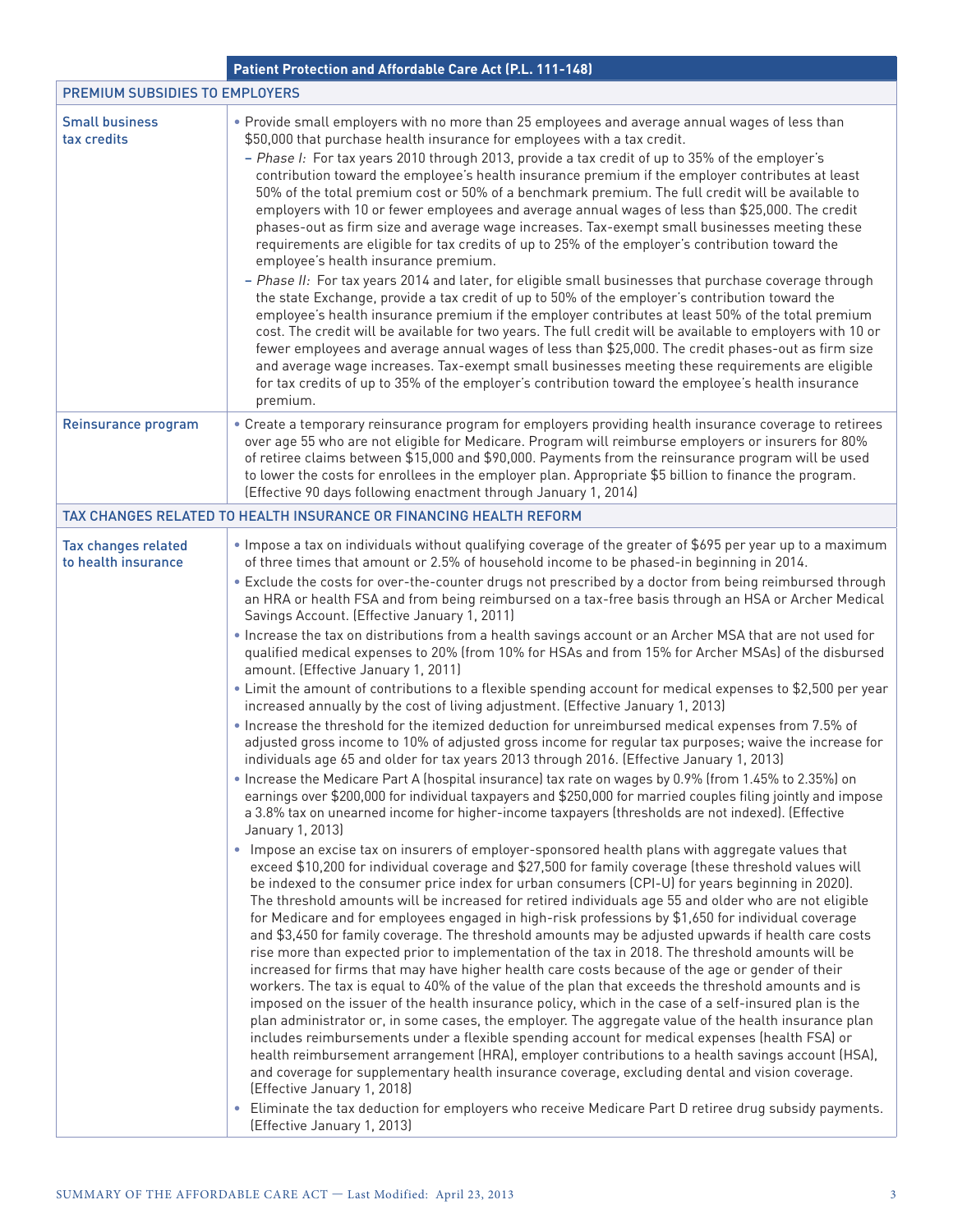|                                                                   | Patient Protection and Affordable Care Act (P.L. 111-148)                                                                                                                                                                                                                                                                                                                                                                                                                                                                                                                                                                                                                                                                                                                                                                                                                                                                                                                                                                                                                                                                                                                                                                                                                                                                                                                                                                                                                                                                                                                                                                                                                                                                                                                                                                                        |
|-------------------------------------------------------------------|--------------------------------------------------------------------------------------------------------------------------------------------------------------------------------------------------------------------------------------------------------------------------------------------------------------------------------------------------------------------------------------------------------------------------------------------------------------------------------------------------------------------------------------------------------------------------------------------------------------------------------------------------------------------------------------------------------------------------------------------------------------------------------------------------------------------------------------------------------------------------------------------------------------------------------------------------------------------------------------------------------------------------------------------------------------------------------------------------------------------------------------------------------------------------------------------------------------------------------------------------------------------------------------------------------------------------------------------------------------------------------------------------------------------------------------------------------------------------------------------------------------------------------------------------------------------------------------------------------------------------------------------------------------------------------------------------------------------------------------------------------------------------------------------------------------------------------------------------|
|                                                                   | TAX CHANGES RELATED TO HEALTH INSURANCE OR FINANCING HEALTH REFORM (continued)                                                                                                                                                                                                                                                                                                                                                                                                                                                                                                                                                                                                                                                                                                                                                                                                                                                                                                                                                                                                                                                                                                                                                                                                                                                                                                                                                                                                                                                                                                                                                                                                                                                                                                                                                                   |
| <b>Tax changes related</b><br>to financing health<br>reform       | . Impose new annual fees on the pharmaceutical manufacturing sector, according to the following<br>schedule:<br>- \$2.8 billion in 2012-2013;<br>- \$3.0 billion in 2014-2016;<br>$-$ \$4.0 billion in 2017;<br>$-$ \$4.1 billion in 2018; and<br>- \$2.8 billion in 2019 and later.<br>. Impose an annual fee on the health insurance sector, according to the following schedule:<br>$-$ \$8 billion in 2014;<br>- \$11.3 billion in 2015-2016;<br>$-$ \$13.9 billion in 2017;<br>$- $14.3$ billion in 2018<br>- For subsequent years, the fee shall be the amount from the previous year increased by the rate of<br>premium growth.<br>For non-profit insurers, only 50% of net premiums are taken into account in calculating the fee.<br>Exemptions granted for non-profit plans that receive more than 80% of their income from government<br>programs targeting low-income or elderly populations, or people with disabilities, and voluntary<br>employees' beneficiary associations (VEBAs) not established by an employer. (Effective January 1, 2014)<br>. Impose an excise tax of 2.3% on the sale of any taxable medical device. (Effective for sales after<br>December 31, 2012)<br>• Limit the deductibility of executive and employee compensation to \$500,000 per applicable individual for<br>health insurance providers. (Effective January 1, 2009)<br>. Impose a tax of 10% on the amount paid for indoor tanning services. (Effective July 1, 2010)<br>. Exclude unprocessed fuels from the definition of cellulosic biofuel for purposes of applying the cellulosic<br>biofuel producer credit. (Effective January 1, 2010)<br>• Clarify application of the economic substance doctrine and increase penalties for underpayments<br>attributable to a transaction lacking economic substance. (Effective upon enactment) |
| <b>HEALTH INSURANCE EXCHANGES</b>                                 |                                                                                                                                                                                                                                                                                                                                                                                                                                                                                                                                                                                                                                                                                                                                                                                                                                                                                                                                                                                                                                                                                                                                                                                                                                                                                                                                                                                                                                                                                                                                                                                                                                                                                                                                                                                                                                                  |
| <b>Creation and structure</b><br>of health insurance<br>exchanges | . Create state-based American Health Benefit Exchanges and Small Business Health Options Program<br>(SHOP) Exchanges, administered by a governmental agency or non-profit organization, through which<br>individuals and small businesses with up to 100 employees can purchase qualified coverage. Permit<br>states to allow businesses with more than 100 employees to purchase coverage in the SHOP Exchange<br>beginning in 2017. States may form regional Exchanges or allow more than one Exchange to operate<br>in a state as long as each Exchange serves a distinct geographic area. (Funding available to states to<br>establish Exchanges within one year of enactment and until January 1, 2015)                                                                                                                                                                                                                                                                                                                                                                                                                                                                                                                                                                                                                                                                                                                                                                                                                                                                                                                                                                                                                                                                                                                                     |
| <b>Eligibility to purchase</b><br>in the exchanges                | • Restrict access to coverage through the Exchanges to U.S. citizens and legal immigrants who are not<br>incarcerated.                                                                                                                                                                                                                                                                                                                                                                                                                                                                                                                                                                                                                                                                                                                                                                                                                                                                                                                                                                                                                                                                                                                                                                                                                                                                                                                                                                                                                                                                                                                                                                                                                                                                                                                           |
| <b>Multi-state plans</b>                                          | . Require the Office of Personnel Management to contract with insurers to offer at least two multi-state<br>plans in each Exchange. At least one plan must be offered by a non-profit entity and at least one plan must<br>not provide coverage for abortions beyond those permitted by federal law. Each multi-state plan must be<br>licensed in each state and must meet the qualifications of a qualified health plan. If a state has lower age<br>rating requirements than 3:1, the state may require multi-state plans to meet the more protective age<br>rating rules. These multi-state plans will be offered separately from the Federal Employees Health Benefit<br>Program and will have a separate risk pool.                                                                                                                                                                                                                                                                                                                                                                                                                                                                                                                                                                                                                                                                                                                                                                                                                                                                                                                                                                                                                                                                                                                         |
| <b>Consumer Operated</b><br>and Oriented Plan<br>$[CO-OP]$        | . Create the Consumer Operated and Oriented Plan (CO-OP) program to foster the creation of non-profit,<br>member-run health insurance companies in all 50 states and District of Columbia to offer qualified<br>health plans. To be eligible to receive funds, an organization must not be an existing health insurer or<br>sponsored by a state or local government, substantially all of its activities must consist of the issuance<br>of qualified health benefit plans in each state in which it is licensed, governance of the organization must<br>be subject to a majority vote of its members, must operate with a strong consumer focus, and any profits<br>must be used to lower premiums, improve benefits, or improve the quality of health care delivered to<br>its members. (Appropriate \$4.8 billion to finance the program and award loans and grants to establish<br>CO-OPs by July 1, 2013)                                                                                                                                                                                                                                                                                                                                                                                                                                                                                                                                                                                                                                                                                                                                                                                                                                                                                                                                  |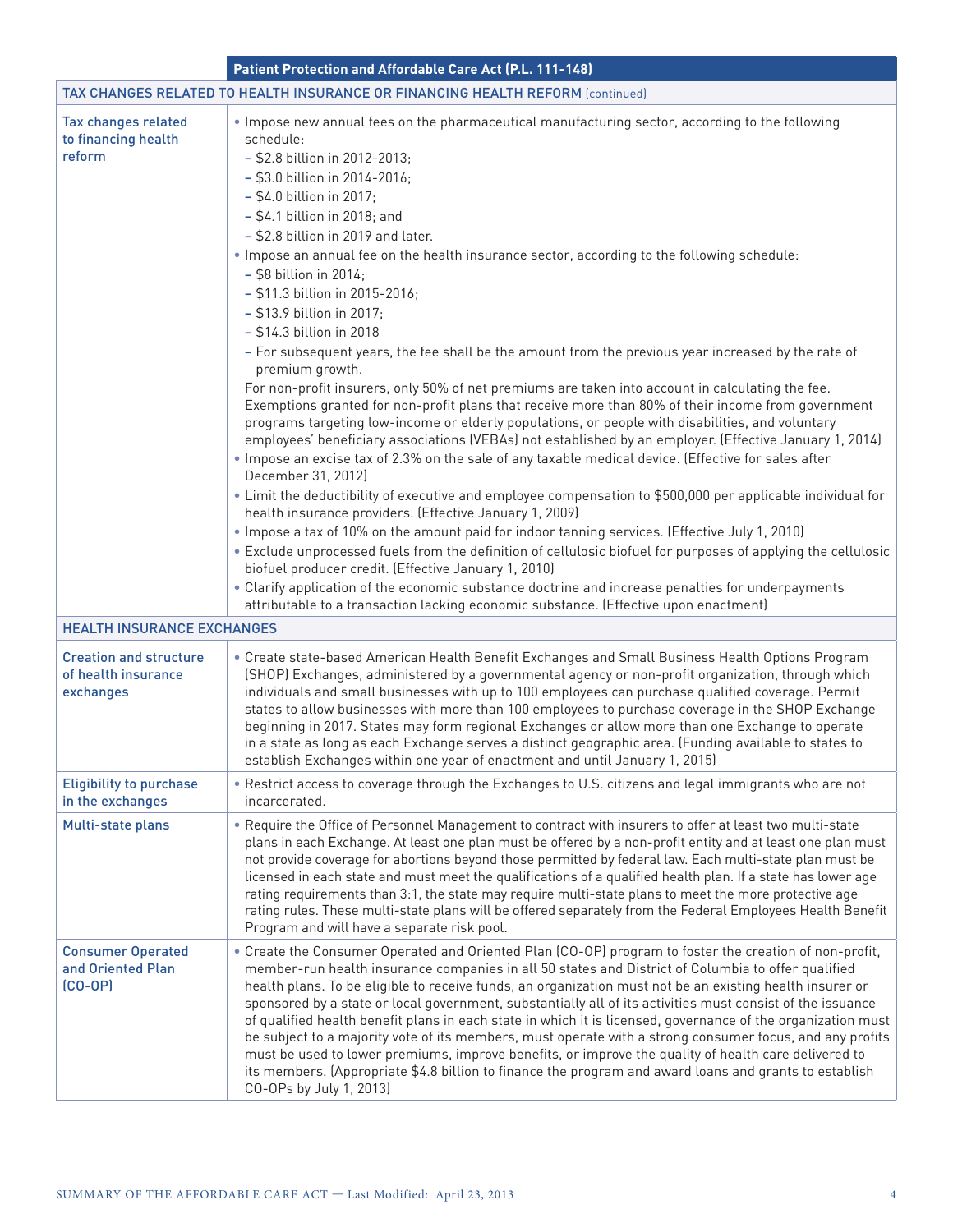|                                                    | Patient Protection and Affordable Care Act (P.L. 111-148)                                                                                                                                                                                                                                                                                                                                                                                                                                                                                                                                                                                                                                                                                                                                                                                                                                                                                                                                                                                                                                                                                                                                                                                                                                                                                                                                                                                                                                                                                                                                                                                                                                                                                                                                                         |  |
|----------------------------------------------------|-------------------------------------------------------------------------------------------------------------------------------------------------------------------------------------------------------------------------------------------------------------------------------------------------------------------------------------------------------------------------------------------------------------------------------------------------------------------------------------------------------------------------------------------------------------------------------------------------------------------------------------------------------------------------------------------------------------------------------------------------------------------------------------------------------------------------------------------------------------------------------------------------------------------------------------------------------------------------------------------------------------------------------------------------------------------------------------------------------------------------------------------------------------------------------------------------------------------------------------------------------------------------------------------------------------------------------------------------------------------------------------------------------------------------------------------------------------------------------------------------------------------------------------------------------------------------------------------------------------------------------------------------------------------------------------------------------------------------------------------------------------------------------------------------------------------|--|
| <b>HEALTH INSURANCE EXCHANGES (continued)</b>      |                                                                                                                                                                                                                                                                                                                                                                                                                                                                                                                                                                                                                                                                                                                                                                                                                                                                                                                                                                                                                                                                                                                                                                                                                                                                                                                                                                                                                                                                                                                                                                                                                                                                                                                                                                                                                   |  |
| <b>Benefit tiers</b>                               | . Create four benefit categories of plans plus a separate catastrophic plan to be offered through the<br>Exchange, and in the individual and small group markets:<br>- Bronze plan represents minimum creditable coverage and provides the essential health benefits, cover<br>60% of the benefit costs of the plan, with an out-of-pocket limit equal to the Health Savings Account<br>(HSA) current law limit (\$5,950 for individuals and \$11,900 for families in 2010);<br>- Silver plan provides the essential health benefits, covers 70% of the benefit costs of the plan, with the<br>HSA out-of-pocket limits;<br>- Gold plan provides the essential health benefits, covers 80% of the benefit costs of the plan, with the<br>HSA out-of-pocket limits;<br>- Platinum plan provides the essential health benefits, covers 90% of the benefit costs of the plan, with<br>the HSA out-of-pocket limits;<br>- Catastrophic plan available to those up to age 30 or to those who are exempt from the mandate to<br>purchase coverage and provides catastrophic coverage only with the coverage level set at the HSA<br>current law levels except that prevention benefits and coverage for three primary care visits would be<br>exempt from the deductible. This plan is only available in the individual market.<br>. Reduce the out-of-pocket limits for those with incomes up to 400% FPL to the following levels:<br>- 100-200% FPL: one-third of the HSA limits (\$1,983/individual and \$3,967/family);<br>- 200-300% FPL: one-half of the HSA limits (\$2,975/individual and \$5,950/family);<br>- 300-400% FPL: two-thirds of the HSA limits (\$3,987/individual and \$7,973/family).<br>These out-of-pocket reductions are applied within the actuarial limits of the plan and will not increase |  |
|                                                    | the actuarial value of the plan.                                                                                                                                                                                                                                                                                                                                                                                                                                                                                                                                                                                                                                                                                                                                                                                                                                                                                                                                                                                                                                                                                                                                                                                                                                                                                                                                                                                                                                                                                                                                                                                                                                                                                                                                                                                  |  |
| Insurance market<br>and rating rules               | · Require guarantee issue and renewability and allow rating variation based only on age (limited to 3<br>to 1 ratio), premium rating area, family composition, and tobacco use (limited to 1.5. to 1 ratio) in the<br>individual and the small group market and the Exchange.<br>. Require risk adjustment in the individual and small group markets and in the Exchange. (Effective<br>January 1, 2014)                                                                                                                                                                                                                                                                                                                                                                                                                                                                                                                                                                                                                                                                                                                                                                                                                                                                                                                                                                                                                                                                                                                                                                                                                                                                                                                                                                                                          |  |
| Qualifications<br>of participating<br>health plans | . Require qualified health plans participating in the Exchange to meet marketing requirements, have<br>adequate provider networks, contract with essential community providers, contract with navigators<br>to conduct outreach and enrollment assistance, be accredited with respect to performance on quality<br>measures, use a uniform enrollment form and standard format to present plan information.<br>. Require qualified health plans to report information on claims payment policies, enrollment,<br>disenrollment, number of claims denied, cost-sharing requirements, out-of-network policies, and<br>enrollee rights in plain language.                                                                                                                                                                                                                                                                                                                                                                                                                                                                                                                                                                                                                                                                                                                                                                                                                                                                                                                                                                                                                                                                                                                                                            |  |
| <b>Requirements</b><br>of the exchanges            | . Require the Exchanges to maintain a call center for customer service, and establish procedures for<br>enrolling individuals and businesses and for determining eligibility for tax credits. Require states to<br>develop a single form for applying for state health subsidy programs that can be filed online, in person,<br>by mail or by phone. Permit Exchanges to contract with state Medicaid agencies to determine eligibility<br>for tax credits in the Exchanges.<br>. Require Exchanges to submit financial reports to the Secretary and comply with oversight investigations<br>including a GAO study on the operation and administration of Exchanges.                                                                                                                                                                                                                                                                                                                                                                                                                                                                                                                                                                                                                                                                                                                                                                                                                                                                                                                                                                                                                                                                                                                                              |  |
| <b>Basic health plan</b>                           | . Permit states the option to create a Basic Health Plan for uninsured individuals with incomes between<br>133-200% FPL who would otherwise be eligible to receive premium subsidies in the Exchange. States<br>opting to provide this coverage will contract with one or more standard plans to provide at least the<br>essential health benefits and must ensure that eligible individuals do not pay more in premiums than<br>they would have paid in the Exchange and that the cost-sharing requirements do not exceed those of<br>the platinum plan for enrollees with income less than 150% FPL or the gold plan for all other enrollees.<br>States will receive 95% of the funds that would have been paid as federal premium and cost-sharing<br>subsidies for eligible individuals to establish the Basic Health Plan. Individuals with incomes between<br>133-200% FPL in states creating Basic Health Plans will not be eligible for subsidies in the Exchanges.                                                                                                                                                                                                                                                                                                                                                                                                                                                                                                                                                                                                                                                                                                                                                                                                                                       |  |
| <b>Abortion coverage</b>                           | . Permit states to prohibit plans participating in the Exchange from providing coverage for abortions.<br>. Require plans that choose to offer coverage for abortions beyond those for which federal funds are<br>permitted (to save the life of the woman and in cases of rape or incest) in states that allow such<br>coverage to create allocation accounts for segregating premium payments for coverage of abortion<br>services from premium payments for coverage for all other services to ensure that no federal premium<br>or cost-sharing subsidies are used to pay for the abortion coverage. Plans must also estimate the<br>actuarial value of covering abortions by taking into account the cost of the abortion benefit (valued at no                                                                                                                                                                                                                                                                                                                                                                                                                                                                                                                                                                                                                                                                                                                                                                                                                                                                                                                                                                                                                                                              |  |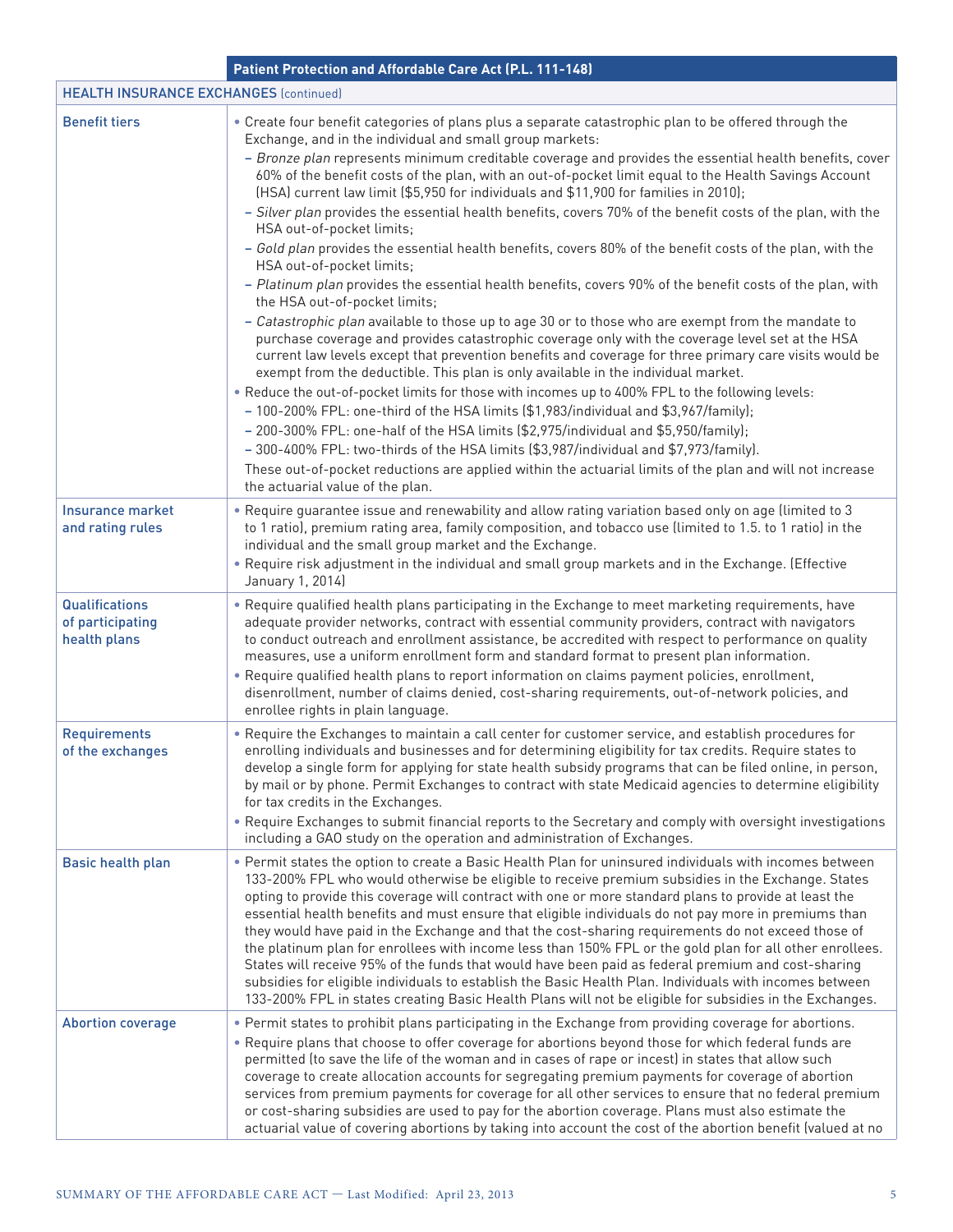|                                                          | Patient Protection and Affordable Care Act (P.L. 111-148)                                                                                                                                                                                                                                                                                                                                                                                                                                                                                                                                                                                                                                                                                                                                                                                                                                                                                                                                                                                                                                                                                                                                                                                                                                                                                                                                                                                                                                                                                                                                                                                                                                                          |  |  |
|----------------------------------------------------------|--------------------------------------------------------------------------------------------------------------------------------------------------------------------------------------------------------------------------------------------------------------------------------------------------------------------------------------------------------------------------------------------------------------------------------------------------------------------------------------------------------------------------------------------------------------------------------------------------------------------------------------------------------------------------------------------------------------------------------------------------------------------------------------------------------------------------------------------------------------------------------------------------------------------------------------------------------------------------------------------------------------------------------------------------------------------------------------------------------------------------------------------------------------------------------------------------------------------------------------------------------------------------------------------------------------------------------------------------------------------------------------------------------------------------------------------------------------------------------------------------------------------------------------------------------------------------------------------------------------------------------------------------------------------------------------------------------------------|--|--|
|                                                          | <b>HEALTH INSURANCE EXCHANGES (continued)</b>                                                                                                                                                                                                                                                                                                                                                                                                                                                                                                                                                                                                                                                                                                                                                                                                                                                                                                                                                                                                                                                                                                                                                                                                                                                                                                                                                                                                                                                                                                                                                                                                                                                                      |  |  |
| <b>Abortion coverage</b><br>(continued)                  | less than \$1 per enrollee per month) and cannot take into account any savings that might be reaped as<br>a result of the abortions. Prohibit plans participating in the Exchanges from discriminating against any<br>provider because of an unwillingness to provide, pay for, provide coverage of, or refer for abortions.                                                                                                                                                                                                                                                                                                                                                                                                                                                                                                                                                                                                                                                                                                                                                                                                                                                                                                                                                                                                                                                                                                                                                                                                                                                                                                                                                                                       |  |  |
| <b>Effective dates</b>                                   | . Unless otherwise noted, provisions relating to the American Health Benefit Exchanges are effective<br>January 1, 2014.                                                                                                                                                                                                                                                                                                                                                                                                                                                                                                                                                                                                                                                                                                                                                                                                                                                                                                                                                                                                                                                                                                                                                                                                                                                                                                                                                                                                                                                                                                                                                                                           |  |  |
| <b>BENEFIT DESIGN</b>                                    |                                                                                                                                                                                                                                                                                                                                                                                                                                                                                                                                                                                                                                                                                                                                                                                                                                                                                                                                                                                                                                                                                                                                                                                                                                                                                                                                                                                                                                                                                                                                                                                                                                                                                                                    |  |  |
| <b>Essential benefits</b><br>package                     | . Create an essential health benefits package that provides a comprehensive set of services, covers at<br>least 60% of the actuarial value of the covered benefits, limits annual cost-sharing to the current law<br>HSA limits (\$5,950/individual and \$11,900/family in 2010), and is not more extensive than the typical<br>employer plan. Require the Secretary to define and annually update the benefit package through a<br>transparent and public process. (Effective January 1, 2014)<br>. Require all qualified health benefits plans, including those offered through the Exchanges and those<br>offered in the individual and small group markets outside the Exchanges, except grandfathered<br>individual and employer-sponsored plans, to offer at least the essential health benefits package.<br>(Effective January 1, 2014)                                                                                                                                                                                                                                                                                                                                                                                                                                                                                                                                                                                                                                                                                                                                                                                                                                                                     |  |  |
| <b>Abortion coverage</b>                                 | . Prohibit abortion coverage from being required as part of the essential health benefits package.<br>(Effective January 1, 2014)                                                                                                                                                                                                                                                                                                                                                                                                                                                                                                                                                                                                                                                                                                                                                                                                                                                                                                                                                                                                                                                                                                                                                                                                                                                                                                                                                                                                                                                                                                                                                                                  |  |  |
| <b>CHANGES TO PRIVATE INSURANCE</b>                      |                                                                                                                                                                                                                                                                                                                                                                                                                                                                                                                                                                                                                                                                                                                                                                                                                                                                                                                                                                                                                                                                                                                                                                                                                                                                                                                                                                                                                                                                                                                                                                                                                                                                                                                    |  |  |
| <b>Temporary</b><br>high-risk pool                       | . Establish a temporary national high-risk pool to provide health coverage to individuals with pre-existing<br>medical conditions. U.S. citizens and legal immigrants who have a pre-existing medical condition and<br>who have been uninsured for at least six months will be eligible to enroll in the high-risk pool and<br>receive subsidized premiums. Premiums for the pool will be established for a standard population and<br>may vary by no more than 4 to 1 due to age; maximum cost-sharing will be limited to the current law<br>HSA limit (\$5,950/individual and \$11,900/family in 2010). Appropriate \$5 billion to finance the program.<br>(Effective within 90 days of enactment until January 1, 2014)                                                                                                                                                                                                                                                                                                                                                                                                                                                                                                                                                                                                                                                                                                                                                                                                                                                                                                                                                                                         |  |  |
| <b>Medical loss ratio</b><br>and premium rate<br>reviews | . Require health plans to report the proportion of premium dollars spent on clinical services, quality,<br>and other costs and provide rebates to consumers for the amount of the premium spent on clinical<br>services and quality that is less than 85% for plans in the large group market and 80% for plans in the<br>individual and small group markets. (Requirement to report medical loss ratio effective plan year 2010;<br>requirement to provide rebates effective January 1, 2011)<br>· Establish a process for reviewing increases in health plan premiums and require plans to justify<br>increases. Require states to report on trends in premium increases and recommend whether certain<br>plan should be excluded from the Exchange based on unjustified premium increases. Provide grants to<br>states to support efforts to review and approve premium increases. (Effective beginning plan year 2010)                                                                                                                                                                                                                                                                                                                                                                                                                                                                                                                                                                                                                                                                                                                                                                                         |  |  |
| <b>Administrative</b><br>simplification                  | . Adopt standards for financial and administrative transactions to promote administrative simplification.<br>(Effective dates vary)                                                                                                                                                                                                                                                                                                                                                                                                                                                                                                                                                                                                                                                                                                                                                                                                                                                                                                                                                                                                                                                                                                                                                                                                                                                                                                                                                                                                                                                                                                                                                                                |  |  |
| <b>Dependent coverage</b>                                | . Provide dependent coverage for children up to age 26 for all individual and group policies. (Effective six<br>months following enactment)                                                                                                                                                                                                                                                                                                                                                                                                                                                                                                                                                                                                                                                                                                                                                                                                                                                                                                                                                                                                                                                                                                                                                                                                                                                                                                                                                                                                                                                                                                                                                                        |  |  |
| Insurance market rules                                   | . Prohibit individual and group health plans from placing lifetime limits on the dollar value of coverage<br>and prohibit insurers from rescinding coverage except in cases of fraud. Prohibit pre-existing condition<br>exclusions for children. (Effective six months following enactment) Beginning in January 2014, prohibit<br>individual and group health plans from placing annual limits on the dollar value of coverage. Prior to<br>January 2014, plans may only impose annual limits on coverage as determined by the Secretary.<br>. Grandfather existing individual and group plans with respect to new benefit standards, but require<br>these grandfathered plans to extend dependent coverage to adult children up to age 26 and prohibit<br>rescissions of coverage. Require grandfathered group plans to eliminate lifetime limits on coverage<br>and beginning in 2014, eliminate annual limits on coverage. Prior to 2014, grandfathered group plans<br>may only impose annual limits as determined by the Secretary. Require grandfathered group plans to<br>eliminate pre-existing condition exclusions for children within six months of enactment and by 2014 for<br>adults, and eliminate waiting periods for coverage of greater than 90 days by 2014. (Effective six months<br>following enactment, except where otherwise specified)<br>. Impose the same insurance market regulations relating to guarantee issue, premium rating, and<br>prohibitions on pre-existing condition exclusions in the individual market, in the Exchange, and in the<br>small group market. (See new rating and market rules in Creation of insurance pooling mechanism.)<br>(Effective January 1, 2014) |  |  |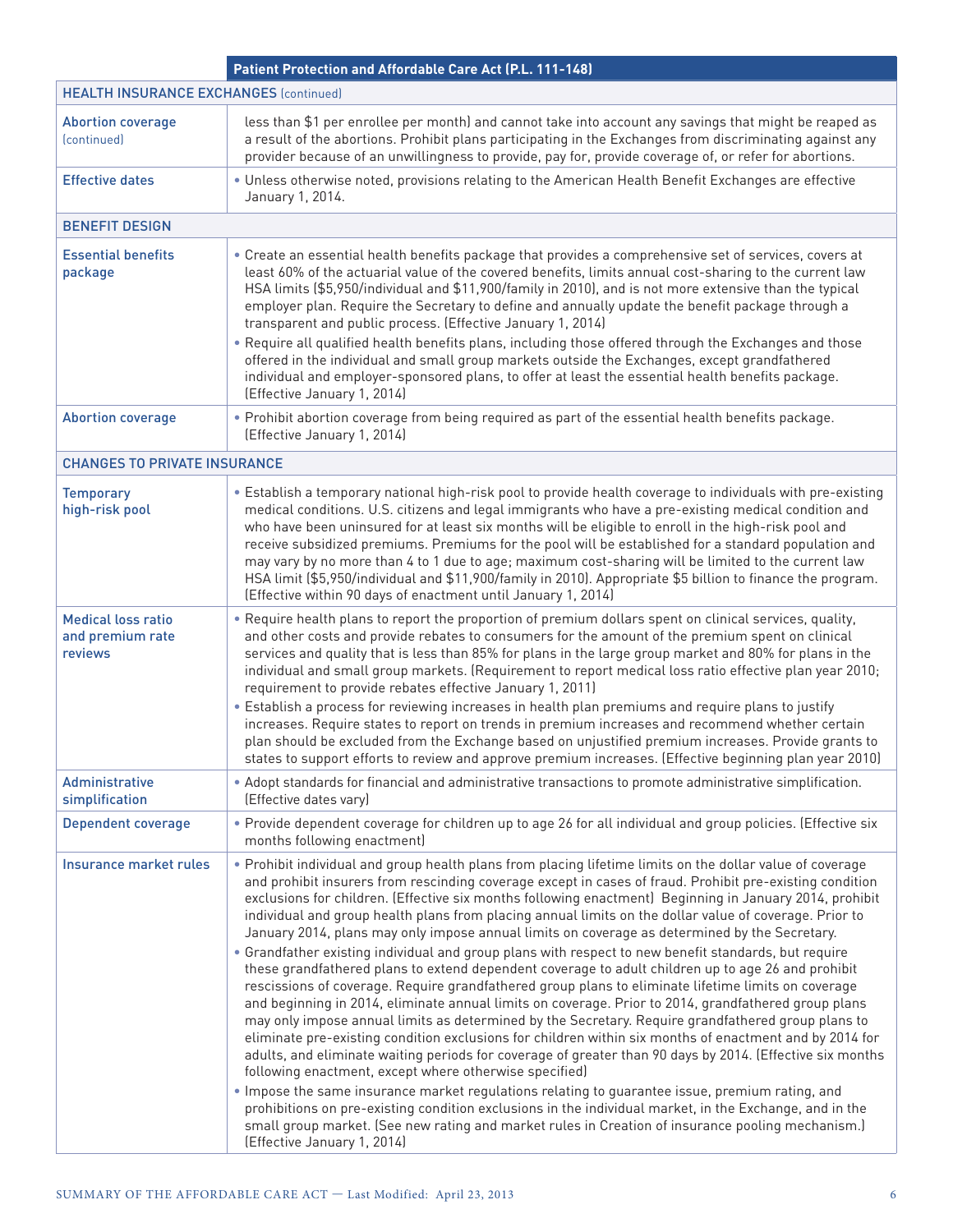## **Patient Protection and Affordable Care Act (P.L. 111-148)**

| <b>CHANGES TO PRIVATE INSURANCE (continued)</b>             |                                                                                                                                                                                                                                                                                                                                                                                                                                                                                                                                                                                                                                                                                                                                                                                                                                                                                                                                                                                                                                                                                                                                                                                                                                                                                                                                                                                                                                                                                                                                                                                                                                                                                                                                                                                                                                                                                                                                                                                                                                                        |  |
|-------------------------------------------------------------|--------------------------------------------------------------------------------------------------------------------------------------------------------------------------------------------------------------------------------------------------------------------------------------------------------------------------------------------------------------------------------------------------------------------------------------------------------------------------------------------------------------------------------------------------------------------------------------------------------------------------------------------------------------------------------------------------------------------------------------------------------------------------------------------------------------------------------------------------------------------------------------------------------------------------------------------------------------------------------------------------------------------------------------------------------------------------------------------------------------------------------------------------------------------------------------------------------------------------------------------------------------------------------------------------------------------------------------------------------------------------------------------------------------------------------------------------------------------------------------------------------------------------------------------------------------------------------------------------------------------------------------------------------------------------------------------------------------------------------------------------------------------------------------------------------------------------------------------------------------------------------------------------------------------------------------------------------------------------------------------------------------------------------------------------------|--|
| Insurance market rules<br><i><u><b>Continued</b></u></i>    | . Require all new policies (except stand-alone dental, vision, and long-term care insurance plans),<br>including those offered through the Exchanges and those offered outside of the Exchanges, to comply<br>with one of the four benefit categories. Existing individual and employer-sponsored plans do not have to<br>meet the new benefit standards. (See description of benefit categories in Creation of insurance pooling<br>mechanism.) (Effective January 1, 2014)<br>• Limit deductibles for health plans in the small group market to \$2,000 for individuals and \$4,000<br>for families unless contributions are offered that offset deductible amounts above these limits. This<br>deductible limit will not affect the actuarial value of any plans. (Effective January 1, 2014)<br>• Limit any waiting periods for coverage to 90 days. (Effective January 1, 2014)<br>. Create a temporary reinsurance program to collect payments from health insurers in the individual and<br>group markets to provide payments to plans in the individual market that cover high-risk individuals.<br>Finance the reinsurance program through mandatory contributions by health insurers totaling \$25<br>billion over three years. (Effective January 1, 2014 through December 2016)<br>. Allow states the option of merging the individual and small group markets. (Effective January 1, 2014)                                                                                                                                                                                                                                                                                                                                                                                                                                                                                                                                                                                                                                                |  |
| <b>Consumer protections</b>                                 | · Establish an internet website to help residents identify health coverage options (effective July 1, 2010)<br>and develop a standard format for presenting information on coverage options (effective 60 days<br>following enactment).<br>. Develop standards for insurers to use in providing information on benefits and coverage. (Standards<br>developed within 12 months following enactment; insurer must comply with standards within 24 months<br>following enactment)                                                                                                                                                                                                                                                                                                                                                                                                                                                                                                                                                                                                                                                                                                                                                                                                                                                                                                                                                                                                                                                                                                                                                                                                                                                                                                                                                                                                                                                                                                                                                                        |  |
| <b>Health care choice</b><br>compacts and<br>national plans | . Permit states to form health care choice compacts and allow insurers to sell policies in any state<br>participating in the compact. Insurers selling policies through a compact would only be subject to<br>the laws and regulations of the state where the policy is written or issued, except for rules pertaining<br>to market conduct, unfair trade practices, network adequacy, and consumer protections. Compacts<br>may only be approved if it is determined that the compact will provide coverage that is at least as<br>comprehensive and affordable as coverage provided through the state Exchanges. (Regulations issued<br>by July 1, 2013, compacts may not take effect before January 1, 2016)                                                                                                                                                                                                                                                                                                                                                                                                                                                                                                                                                                                                                                                                                                                                                                                                                                                                                                                                                                                                                                                                                                                                                                                                                                                                                                                                        |  |
| <b>Health insurance</b><br>administration                   | . Establish the Health Insurance Reform Implementation Fund within the Department of Health and<br>Human Services and allocate \$1 billion to implement health reform policies.                                                                                                                                                                                                                                                                                                                                                                                                                                                                                                                                                                                                                                                                                                                                                                                                                                                                                                                                                                                                                                                                                                                                                                                                                                                                                                                                                                                                                                                                                                                                                                                                                                                                                                                                                                                                                                                                        |  |
| <b>STATE ROLE</b>                                           |                                                                                                                                                                                                                                                                                                                                                                                                                                                                                                                                                                                                                                                                                                                                                                                                                                                                                                                                                                                                                                                                                                                                                                                                                                                                                                                                                                                                                                                                                                                                                                                                                                                                                                                                                                                                                                                                                                                                                                                                                                                        |  |
| State role                                                  | . Create an American Health Benefit Exchange and a Small Business Health Options Program (SHOP)<br>Exchange for individuals and small businesses and provide oversight of health plans with regard to<br>the new insurance market regulations, consumer protections, rate reviews, solvency, reserve fund<br>requirements, premium taxes, and to define rating areas.<br>. Enroll newly eligible Medicaid beneficiaries into the Medicaid program no later than January 2014<br>(states have the option to expand enrollment beginning in 2011), coordinate enrollment with the new<br>Exchanges, and implement other specified changes to the Medicaid program. Maintain current Medicaid<br>and CHIP eligibility levels for children until 2019 and maintain current Medicaid eligibility levels for<br>adults until the Exchange is fully operational. A state will be exempt from the maintenance of effort<br>requirement for non-disabled adults with incomes above 133% FPL for any year from January 2011<br>through December 31, 2013 if the state certifies that it is experiencing a budget deficit or will experience<br>a deficit in the following year.<br>· Establish an office of health insurance consumer assistance or an ombudsman program to serve as an<br>advocate for people with private coverage in the individual and small group markets. (Federal grants<br>available beginning fiscal year 2010)<br>• Permit states to create a Basic Health Plan for uninsured individuals with incomes between 133%<br>and 200% FPL in lieu of these individuals receiving premium subsidies to purchase coverage in the<br>Exchanges. (Effective January 1, 2014) Permit states to obtain a five-year waiver of certain new health<br>insurance requirements if the state can demonstrate that it provides health coverage to all residents<br>that is at least as comprehensive as the coverage required under an Exchange plan and that the state<br>plan does not increase the federal budget deficit. (Effective January 1, 2017) |  |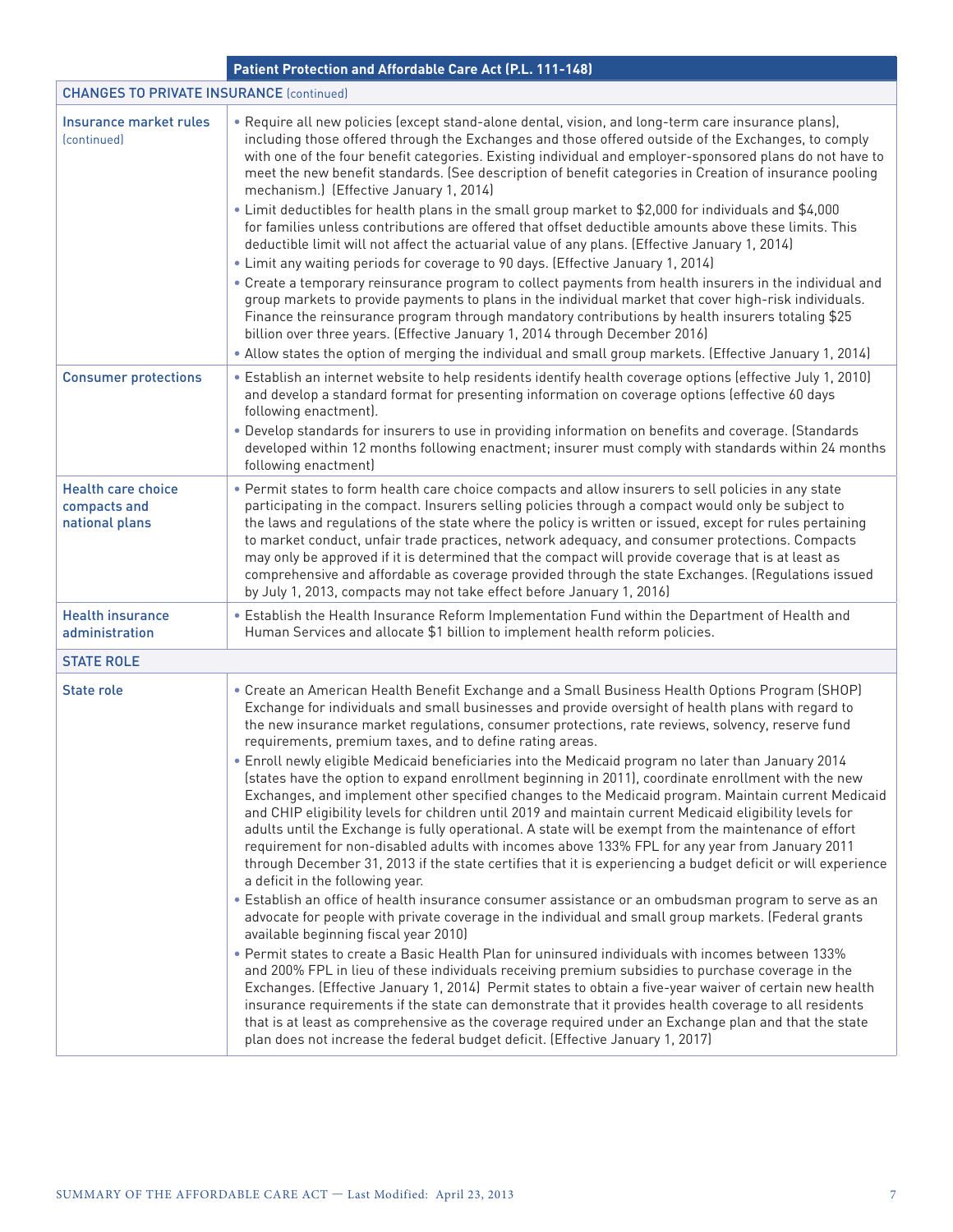|                                         | Patient Protection and Affordable Care Act (P.L. 111-148)                                                                                                                                                                                                                                                                                                                                                                                                                                                                                                                                                                                                                                                                                                                                                                                                                                                                                                                                                                                                                                                                                                                                                                                                                                                                                                                                                                                                                                                                                                                                                                                                                                                                                                                                                                                                                                                                                                                                                                                                                                                                                                                                                                                                                                                                                                                                                                                                                                                                                                                                                                                                                                                                                                                                                                                                                                                                                                                                                                                                                                                                                                                                                                                                                                                                                                                                                                                                                                                                                                                                                                                                                              |
|-----------------------------------------|----------------------------------------------------------------------------------------------------------------------------------------------------------------------------------------------------------------------------------------------------------------------------------------------------------------------------------------------------------------------------------------------------------------------------------------------------------------------------------------------------------------------------------------------------------------------------------------------------------------------------------------------------------------------------------------------------------------------------------------------------------------------------------------------------------------------------------------------------------------------------------------------------------------------------------------------------------------------------------------------------------------------------------------------------------------------------------------------------------------------------------------------------------------------------------------------------------------------------------------------------------------------------------------------------------------------------------------------------------------------------------------------------------------------------------------------------------------------------------------------------------------------------------------------------------------------------------------------------------------------------------------------------------------------------------------------------------------------------------------------------------------------------------------------------------------------------------------------------------------------------------------------------------------------------------------------------------------------------------------------------------------------------------------------------------------------------------------------------------------------------------------------------------------------------------------------------------------------------------------------------------------------------------------------------------------------------------------------------------------------------------------------------------------------------------------------------------------------------------------------------------------------------------------------------------------------------------------------------------------------------------------------------------------------------------------------------------------------------------------------------------------------------------------------------------------------------------------------------------------------------------------------------------------------------------------------------------------------------------------------------------------------------------------------------------------------------------------------------------------------------------------------------------------------------------------------------------------------------------------------------------------------------------------------------------------------------------------------------------------------------------------------------------------------------------------------------------------------------------------------------------------------------------------------------------------------------------------------------------------------------------------------------------------------------------------|
| <b>COST CONTAINMENT</b>                 |                                                                                                                                                                                                                                                                                                                                                                                                                                                                                                                                                                                                                                                                                                                                                                                                                                                                                                                                                                                                                                                                                                                                                                                                                                                                                                                                                                                                                                                                                                                                                                                                                                                                                                                                                                                                                                                                                                                                                                                                                                                                                                                                                                                                                                                                                                                                                                                                                                                                                                                                                                                                                                                                                                                                                                                                                                                                                                                                                                                                                                                                                                                                                                                                                                                                                                                                                                                                                                                                                                                                                                                                                                                                                        |
| <b>Administrative</b><br>simplification | . Simplify health insurance administration by adopting a single set of operating rules for eligibility<br>verification and claims status (rules adopted July 1, 2011; effective January 1, 2013), electronic funds<br>transfers and health care payment and remittance (rules adopted July 1, 2012; effective January 1,<br>2014), and health claims or equivalent encounter information, enrollment and disenrollment in a health<br>plan, health plan premium payments, and referral certification and authorization (rules adopted July 1,<br>2014; effective January 1, 2016). Health plans must document compliance with these standards or face a<br>penalty of no more than \$1 per covered life. (Effective April 1, 2014)                                                                                                                                                                                                                                                                                                                                                                                                                                                                                                                                                                                                                                                                                                                                                                                                                                                                                                                                                                                                                                                                                                                                                                                                                                                                                                                                                                                                                                                                                                                                                                                                                                                                                                                                                                                                                                                                                                                                                                                                                                                                                                                                                                                                                                                                                                                                                                                                                                                                                                                                                                                                                                                                                                                                                                                                                                                                                                                                                     |
| <b>Medicare</b>                         | • Restructure payments to Medicare Advantage (MA) plans by setting payments to different percentages<br>of Medicare fee-for-service (FFS) rates, with higher payments for areas with low FFS rates and<br>lower payments (95% of FFS) for areas with high FFS rates. Phase-in revised payments over 3 years<br>beginning in 2011, for plans in most areas, with payments phased-in over longer periods (4 years and<br>6 years) for plans in other areas. Provide bonuses to plans receiving 4 or more stars, based on the<br>current 5-star quality rating system for Medicare Advantage plans, beginning in 2012; qualifying plans<br>in qualifying areas receive double bonuses. Modify rebate system with rebates allocated based on a<br>plan's quality rating. Phase-in adjustments to plan payments for coding practices related to the health<br>status of enrollees, with adjustments equaling 5.7% by 2019. Cap total payments, including bonuses, at<br>current payment levels. Require Medicare Advantage plans to remit partial payments to the Secretary<br>if the plan has a medical loss ratio of less than 85%, beginning 2014. Require the Secretary to suspend<br>plan enrollment for 3 years if the medical loss ratio is less than 85% for 2 consecutive years and to<br>terminate the plan contract if the medical loss ratio is less than 85% for 5 consecutive years.<br>. Reduce annual market basket updates for inpatient hospital, home health, skilled nursing facility,<br>hospice and other Medicare providers, and adjust for productivity. (Effective dates vary)<br>Freeze the threshold for income-related Medicare Part B premiums for 2011 through 2019, and reduce<br>the Medicare Part D premium subsidy for those with incomes above \$85,000/individual and \$170,000/<br>couple. (Effective January 1, 2011)<br>• Establish an Independent Payment Advisory Board comprised of 15 members to submit legislative<br>proposals containing recommendations to reduce the per capita rate of growth in Medicare spending<br>if spending exceeds a target growth rate. Beginning April 2013, require the Chief Actuary of CMS to<br>project whether Medicare per capita spending exceeds the average of CPI-U and CPI-M, based on a five<br>year period ending that year. If so, beginning January 15, 2014, the Board will submit recommendations<br>to achieve reductions in Medicare spending. Beginning January 2018, the target is modified such that<br>the board submits recommendations if Medicare per capita spending exceeds GDP per capita plus one<br>percent. The Board will submit proposals to the President and Congress for immediate consideration.<br>The Board is prohibited from submitting proposals that would ration care, increase revenues or<br>change benefits, eligibility or Medicare beneficiary cost sharing (including Parts A and B premiums),<br>or would result in a change in the beneficiary premium percentage or low-income subsidies under<br>Part D. Hospitals and hospices (through 2019) and clinical labs (for one year) will not be subject to cost<br>reductions proposed by the Board. The Board must also submit recommendations every other year to<br>slow the growth in national health expenditures while preserving quality of care by January 1, 2015.<br>• Reduce Medicare Disproportionate Share Hospital (DSH) payments initially by 75% and subsequently<br>increase payments based on the percent of the population uninsured and the amount of<br>uncompensated care provided (Effective fiscal year 2014)<br>• Eliminate the Medicare Improvement Fund. (Effective upon enactment) |
|                                         | • Allow providers organized as accountable care organizations (ACOs) that voluntarily meet quality<br>thresholds to share in the cost savings they achieve for the Medicare program. To qualify as an ACO,<br>organizations must agree to be accountable for the overall care of their Medicare beneficiaries, have<br>adequate participation of primary care physicians, define processes to promote evidence-based<br>medicine, report on quality and costs, and coordinate care. (Shared savings program established<br>January 1, 2012)<br>. Create an Innovation Center within the Centers for Medicare and Medicaid Services to test, evaluate,<br>and expand in Medicare, Medicaid, and CHIP different payment structures and methodologies to<br>reduce program expenditures while maintaining or improving quality of care. Payment reform models<br>that improve quality and reduce the rate of cost growth could be expanded throughout the Medicare,<br>Medicaid, and CHIP programs. (Effective January 1, 2011)<br>• Reduce Medicare payments that would otherwise be made to hospitals by specified percentages to<br>account for excess (preventable) hospital readmissions. (Effective October 1, 2012)<br>• Reduce Medicare payments to certain hospitals for hospital-acquired conditions by 1%. (Effective fiscal<br>year 2015)                                                                                                                                                                                                                                                                                                                                                                                                                                                                                                                                                                                                                                                                                                                                                                                                                                                                                                                                                                                                                                                                                                                                                                                                                                                                                                                                                                                                                                                                                                                                                                                                                                                                                                                                                                                                                                                                                                                                                                                                                                                                                                                                                                                                                                                                                                                                     |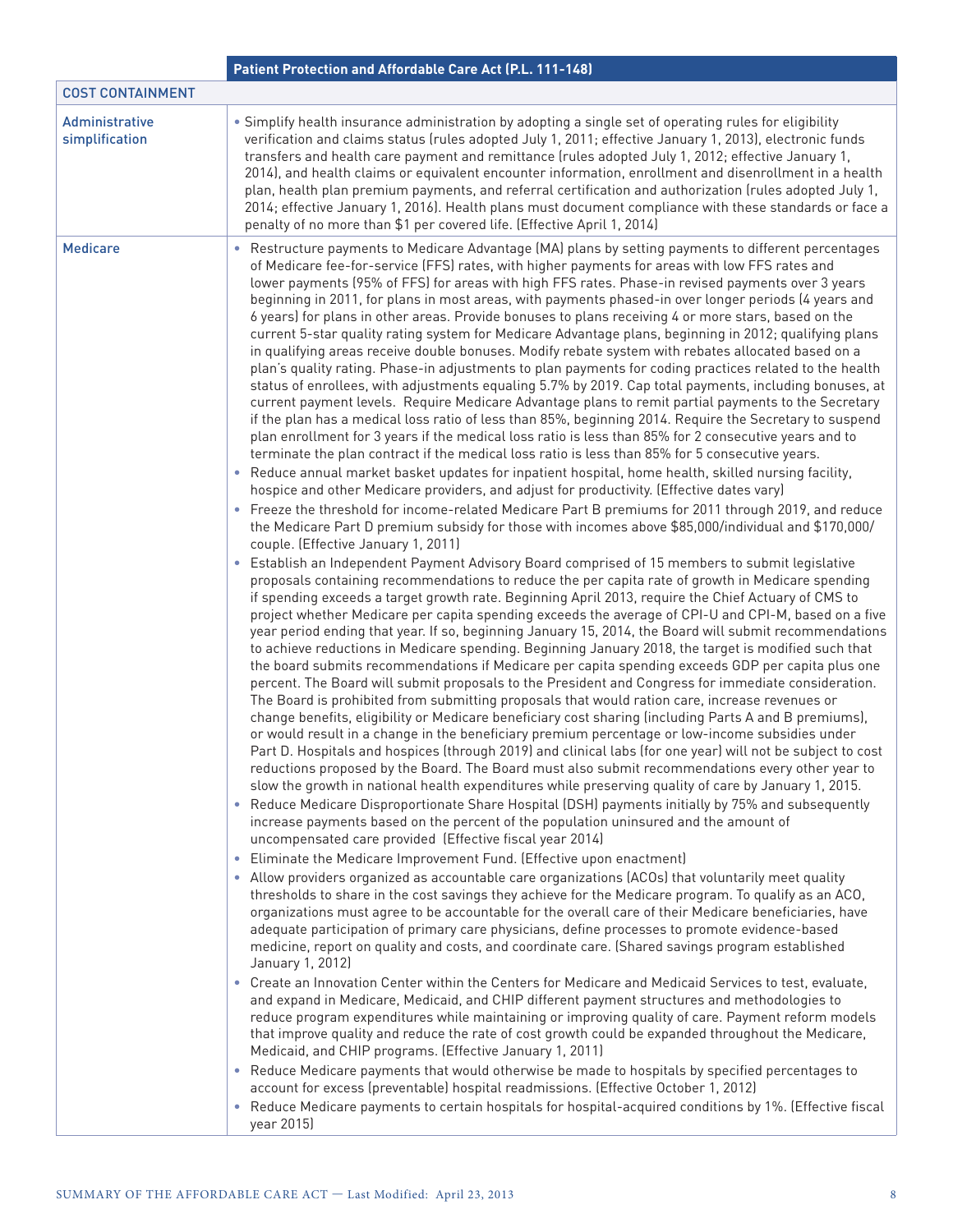|                                       | Patient Protection and Affordable Care Act (P.L. 111-148)                                                                                                                                                                                                                                                                                                                                                                                                                                                                                                                                                                                                                                                                                                                                                                                                                                                                                                                                                                                                                                                                                                                                                                                                                                                                                                                                                                                                                                                                                         |
|---------------------------------------|---------------------------------------------------------------------------------------------------------------------------------------------------------------------------------------------------------------------------------------------------------------------------------------------------------------------------------------------------------------------------------------------------------------------------------------------------------------------------------------------------------------------------------------------------------------------------------------------------------------------------------------------------------------------------------------------------------------------------------------------------------------------------------------------------------------------------------------------------------------------------------------------------------------------------------------------------------------------------------------------------------------------------------------------------------------------------------------------------------------------------------------------------------------------------------------------------------------------------------------------------------------------------------------------------------------------------------------------------------------------------------------------------------------------------------------------------------------------------------------------------------------------------------------------------|
| <b>COST CONTAINMENT</b> (continued)   |                                                                                                                                                                                                                                                                                                                                                                                                                                                                                                                                                                                                                                                                                                                                                                                                                                                                                                                                                                                                                                                                                                                                                                                                                                                                                                                                                                                                                                                                                                                                                   |
| <b>Medicaid</b>                       | . Increase the Medicaid drug rebate percentage for brand name drugs to 23.1 (except the rebate for<br>clotting factors and drugs approved exclusively for pediatric use increases to 17.1%); increase the<br>Medicaid rebate for non-innovator, multiple source drugs to 13% of average manufacturer price.<br>(Effective January 1, 2010) Extend the drug rebate to Medicaid managed care plans. (Effective upon<br>enactmentl<br>• Reduce aggregate Medicaid DSH allotments by \$.5 billion in 2014, \$.6 billion in 2015, \$.6 billion in 2016,<br>\$1.8 billion in 2017, \$5 billion in 2018, \$5.6 billion in 2019, and \$4 billion in 2020. Require the Secretary<br>to develop a methodology to distribute the DSH reductions in a manner that imposes the largest<br>reduction in DSH allotments for states with the lowest percentage of uninsured or those that do not<br>target DSH payments, imposes smaller reductions for low-DSH states, and accounts for DSH allotments<br>used for 1115 waivers. (Effective October 1, 2011)<br>. Prohibit federal payments to states for Medicaid services related to health care acquired conditions.<br>(Effective July 1, 2011)                                                                                                                                                                                                                                                                                                                                                              |
| <b>Prescription drugs</b>             | . Authorize the Food and Drug Administration to approve generic versions of biologic drugs and grant<br>biologics manufacturers 12 years of exclusive use before generics can be developed. (Effective upon<br>enactment)                                                                                                                                                                                                                                                                                                                                                                                                                                                                                                                                                                                                                                                                                                                                                                                                                                                                                                                                                                                                                                                                                                                                                                                                                                                                                                                         |
| Waste, fraud, and abuse               | . Reduce waste, fraud, and abuse in public programs by allowing provider screening, enhanced oversight<br>periods for new providers and suppliers, including a 90-day period of enhanced oversight for initial<br>claims of DME suppliers, and enrollment moratoria in areas identified as being at elevated risk of fraud<br>in all public programs, and by requiring Medicare and Medicaid program providers and suppliers to<br>establish compliance programs. Develop a database to capture and share data across federal and state<br>programs, increase penalties for submitting false claims, strengthen standards for community mental<br>health centers and increase funding for anti-fraud activities. (Effective dates vary)                                                                                                                                                                                                                                                                                                                                                                                                                                                                                                                                                                                                                                                                                                                                                                                                           |
|                                       | <b>IMPROVING QUALITY/HEALTH SYSTEM PERFORMANCE</b>                                                                                                                                                                                                                                                                                                                                                                                                                                                                                                                                                                                                                                                                                                                                                                                                                                                                                                                                                                                                                                                                                                                                                                                                                                                                                                                                                                                                                                                                                                |
| Comparative<br>effectiveness research | . Support comparative effectiveness research by establishing a non-profit Patient-Centered Outcomes<br>Research Institute to identify research priorities and conduct research that compares the clinical<br>effectiveness of medical treatments. The Institute will be overseen by an appointed multi-stakeholder<br>Board of Governors and will be assisted by expert advisory panels. Findings from comparative<br>effectiveness research may not be construed as mandates, guidelines, or recommendations for<br>payment, coverage, or treatment or used to deny coverage. (Funding available beginning fiscal year<br>2010) Terminate the Federal Coordinating Council for Comparative Effectiveness Research that was<br>founded under the American Recovery and Reinvestment Act. (Effective upon enactment)                                                                                                                                                                                                                                                                                                                                                                                                                                                                                                                                                                                                                                                                                                                               |
| <b>Medical malpractice</b>            | . Award five-year demonstration grants to states to develop, implement, and evaluate alternatives<br>to current tort litigations. Preference will be given to states that have developed alternatives in<br>consultation with relevant stakeholders and that have proposals that are likely to enhance patient safety<br>by reducing medical errors and adverse events and are likely to improve access to liability insurance.<br>(Funding appropriated for five years beginning in fiscal year 2011)                                                                                                                                                                                                                                                                                                                                                                                                                                                                                                                                                                                                                                                                                                                                                                                                                                                                                                                                                                                                                                            |
| <b>Medicare</b>                       | . Establish a national Medicare pilot program to develop and evaluate paying a bundled payment for acute,<br>inpatient hospital services, physician services, outpatient hospital services, and post-acute care services<br>for an episode of care that begins three days prior to a hospitalization and spans 30 days following<br>discharge. If the pilot program achieves stated goals of improving or not reducing quality and reducing<br>spending, develop a plan for expanding the pilot program. (Establish pilot program by January 1, 2013;<br>expand program, if appropriate, by January 1, 2016)<br>. Create the Independence at Home demonstration program to provide high-need Medicare beneficiaries<br>with primary care services in their home and allow participating teams of health professionals to share<br>in any savings if they reduce preventable hospitalizations, prevent hospital readmissions, improve health<br>outcomes, improve the efficiency of care, reduce the cost of health care services, and achieve patient<br>satisfaction. (Effective January 1, 2012)<br>· Establish a hospital value-based purchasing program in Medicare to pay hospitals based on<br>performance on quality measures and extend the Medicare physician quality reporting initiative beyond<br>2010. (Effective October 1, 2012) Develop plans to implement value-based purchasing programs for<br>skilled nursing facilities, home health agencies, and ambulatory surgical centers. (Reports to Congress<br>due January 1, 2011) |
| <b>Dual eligibles</b>                 | Improve care coordination for dual eligibles by creating a new office within the Centers for Medicare and<br>Medicaid services, the Federal Coordinated Health Care Office, to more effectively integrate Medicare<br>and Medicaid benefits and improve coordination between the federal government and states in order to<br>improve access to and quality of care and services for dual eligibles. (Effective March 1, 2010)                                                                                                                                                                                                                                                                                                                                                                                                                                                                                                                                                                                                                                                                                                                                                                                                                                                                                                                                                                                                                                                                                                                    |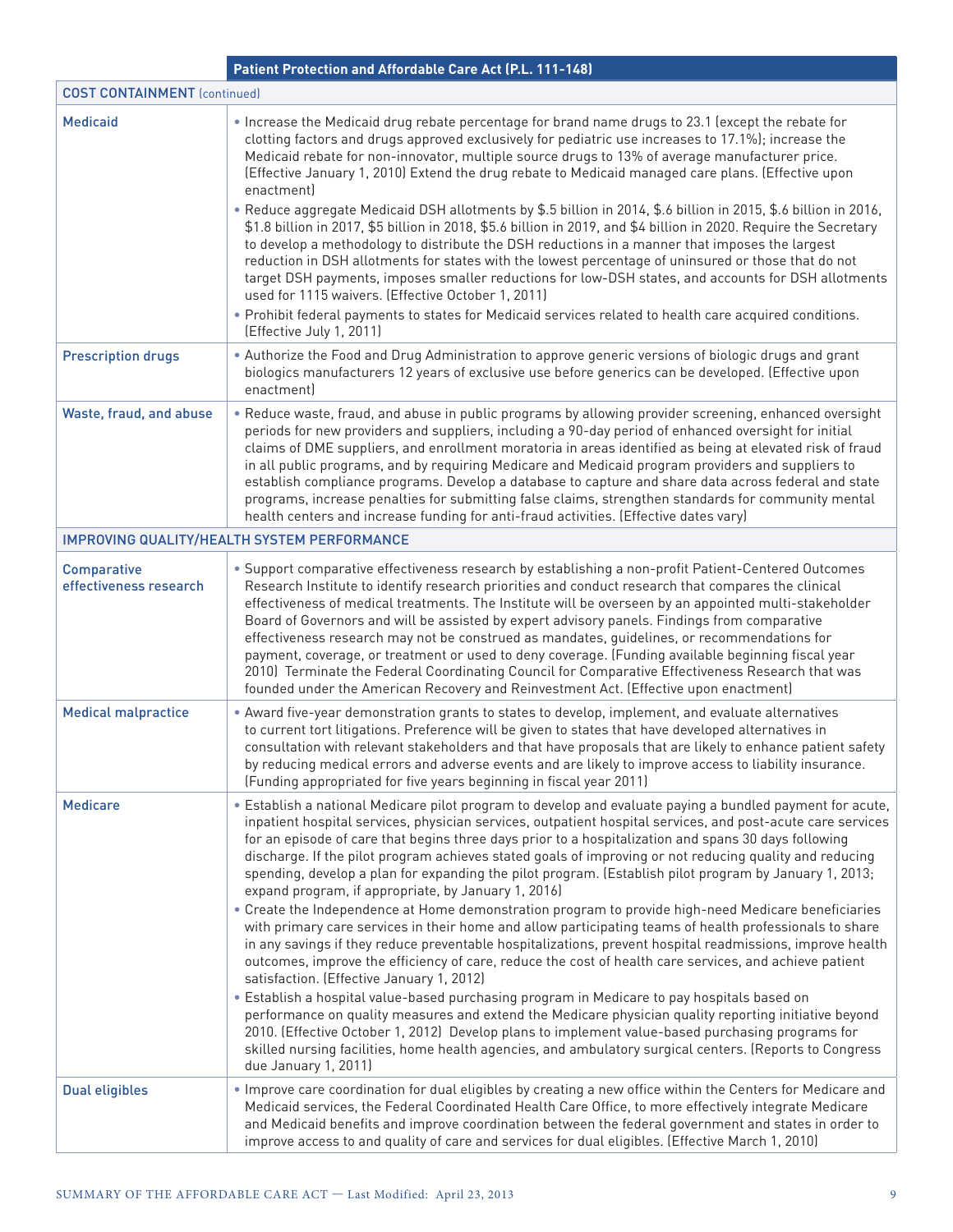|                                                                | Patient Protection and Affordable Care Act (P.L. 111-148)                                                                                                                                                                                                                                                                                                                                                                                                                                                                                                                                                                                                                                                                                                                                          |  |
|----------------------------------------------------------------|----------------------------------------------------------------------------------------------------------------------------------------------------------------------------------------------------------------------------------------------------------------------------------------------------------------------------------------------------------------------------------------------------------------------------------------------------------------------------------------------------------------------------------------------------------------------------------------------------------------------------------------------------------------------------------------------------------------------------------------------------------------------------------------------------|--|
| <b>IMPROVING QUALITY/HEALTH SYSTEM PERFORMANCE (continued)</b> |                                                                                                                                                                                                                                                                                                                                                                                                                                                                                                                                                                                                                                                                                                                                                                                                    |  |
| <b>Medicaid</b>                                                | . Create a new Medicaid state plan option to permit Medicaid enrollees with at least two chronic conditions,<br>one condition and risk of developing another, or at least one serious and persistent mental health<br>condition to designate a provider as a health home. Provide states taking up the option with 90% FMAP for<br>two years for home health-related services, including care management, care coordination, and health<br>promotion. (Effective January 1, 2011)<br>. Create new demonstration projects in Medicaid to pay bundled payments for episodes of care that include                                                                                                                                                                                                     |  |
|                                                                | hospitalizations (effective January 1, 2012 through December 31, 2016); to make global capitated payments<br>to safety net hospital systems (effective fiscal years 2010 through 2012); to allow pediatric medical<br>providers organized as accountable care organizations to share in cost-savings (effective January 1, 2012<br>through December 31, 2016); and to provide Medicaid payments to institutions of mental disease for<br>adult enrollees who require stabilization of an emergency condition (effective October 1, 2011 through<br>December 31, 2015).                                                                                                                                                                                                                             |  |
|                                                                | . Expand the role of the Medicaid and CHIP Payment and Access Commission to include assessments of<br>adult services (including those dually eligible for Medicare and Medicaid). (\$11 million in additional funds<br>appropriated for fiscal year 2010)                                                                                                                                                                                                                                                                                                                                                                                                                                                                                                                                          |  |
| <b>Primary care</b>                                            | · Increase Medicaid payments in fee-for-service and managed care for primary care services provided by<br>primary care doctors (family medicine, general internal medicine or pediatric medicine) to 100% of the<br>Medicare payment rates for 2013 and 2014. States will receive 100% federal financing for the increased<br>payment rates. (Effective January 1, 2013)<br>. Provide a 10% bonus payment to primary care physicians in Medicare from 2011 through 2015. (Effective                                                                                                                                                                                                                                                                                                                |  |
|                                                                | for five years beginning January 1, 2011)                                                                                                                                                                                                                                                                                                                                                                                                                                                                                                                                                                                                                                                                                                                                                          |  |
| <b>National quality</b><br>strategy                            | . Develop a national quality improvement strategy that includes priorities to improve the delivery of health<br>care services, patient health outcomes, and population health. Create processes for the development<br>of quality measures involving input from multiple stakeholders and for selecting quality measures to be<br>used in reporting to and payment under federal health programs. (National strategy due to Congress by<br>January 1, 2011)                                                                                                                                                                                                                                                                                                                                        |  |
|                                                                | . Establish the Community-based Collaborative Care Network Program to support consortiums of<br>health care providers to coordinate and integrate health care services, for low-income uninsured and<br>underinsured populations. (Funds appropriated for five years beginning in FY 2011)                                                                                                                                                                                                                                                                                                                                                                                                                                                                                                         |  |
| <b>Financial disclosure</b>                                    | . Require disclosure of financial relationships between health entities, including physicians, hospitals,<br>pharmacists, other providers, and manufacturers and distributors of covered drugs, devices, biologicals,<br>and medical supplies. (Report due to Congress April 1, 2013)                                                                                                                                                                                                                                                                                                                                                                                                                                                                                                              |  |
| <b>Disparities</b>                                             | . Require enhanced collection and reporting of data on race, ethnicity, sex, primary language, disability<br>status, and for underserved rural and frontier populations. Also require collection of access and<br>treatment data for people with disabilities. Require the Secretary to analyze the data to monitor trends<br>in disparities. (Effective two years following enactment)                                                                                                                                                                                                                                                                                                                                                                                                            |  |
| <b>PREVENTION/WELLNESS</b>                                     |                                                                                                                                                                                                                                                                                                                                                                                                                                                                                                                                                                                                                                                                                                                                                                                                    |  |
| <b>National strategy</b>                                       | . Establish the National Prevention, Health Promotion and Public Health Council to coordinate federal<br>prevention, wellness, and public health activities. Develop a national strategy to improve the nation's<br>health. (Strategy due one year following enactment) Create a Prevention and Public Health Fund to<br>expand and sustain funding for prevention and public health programs. (Initial appropriation in fiscal<br>year 2010) Create task forces on Preventive Services and Community Preventive Services to develop,<br>update, and disseminate evidenced-based recommendations on the use of clinical and community<br>prevention services. (Effective upon enactment)<br>· Establish a Prevention and Public Health Fund for prevention, wellness, and public health activities |  |
|                                                                | including prevention research and health screenings, the Education and Outreach Campaign for<br>preventive benefits, and immunization programs. Appropriate \$7 billion in funding for fiscal years 2010<br>through 2015 and \$2 billion for each fiscal year after 2015. (Effective fiscal year 2010)                                                                                                                                                                                                                                                                                                                                                                                                                                                                                             |  |
|                                                                | • Establish a grant program to support the delivery of evidence-based and community-based prevention<br>and wellness services aimed at strengthening prevention activities, reducing chronic disease rates and<br>addressing health disparities, especially in rural and frontier areas. (Funds appropriated for five years<br>beginning in FY 2010)                                                                                                                                                                                                                                                                                                                                                                                                                                               |  |
| <b>Coverage of preventive</b><br>services                      | . Eliminate cost-sharing for Medicare covered preventive services that are recommended (rated A or<br>B) by the U.S. Preventive Services Task Force and waive the Medicare deductible for colorectal cancer<br>screening tests. Authorize the Secretary to modify or eliminate Medicare coverage of preventive services,<br>based on recommendations of the U.S. Preventive Services Task Force. (Effective January 1, 2011)                                                                                                                                                                                                                                                                                                                                                                       |  |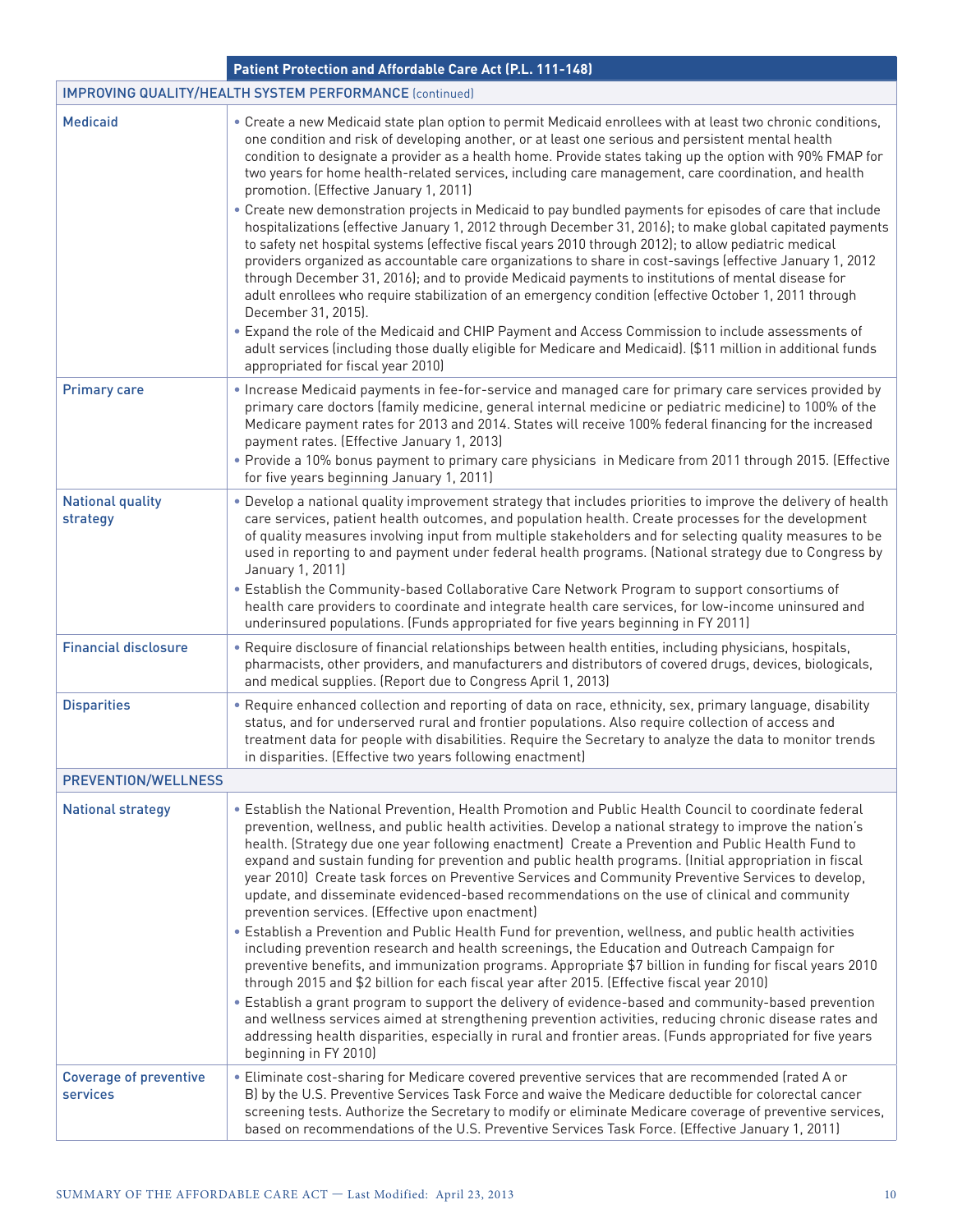|                                                       | Patient Protection and Affordable Care Act (P.L. 111-148)                                                                                                                                                                                                                                                                                                                                                                                                                                                                                                                                                                                                                                                                                                                                                                     |
|-------------------------------------------------------|-------------------------------------------------------------------------------------------------------------------------------------------------------------------------------------------------------------------------------------------------------------------------------------------------------------------------------------------------------------------------------------------------------------------------------------------------------------------------------------------------------------------------------------------------------------------------------------------------------------------------------------------------------------------------------------------------------------------------------------------------------------------------------------------------------------------------------|
| <b>PREVENTION/WELLNESS (continued)</b>                |                                                                                                                                                                                                                                                                                                                                                                                                                                                                                                                                                                                                                                                                                                                                                                                                                               |
| <b>Coverage of preventive</b><br>services (continued) | . Provide states that offer Medicaid coverage of and remove cost-sharing for preventive services<br>recommended (rated A or B) by the U.S. Preventive Services Task Force and recommended<br>immunizations with a one percentage point increase in the federal medical assistance percentage<br>(FMAP) for these services. (Effective January 1, 2013)                                                                                                                                                                                                                                                                                                                                                                                                                                                                        |
|                                                       | • Authorize Medicare coverage of personalized prevention plan services, including a comprehensive<br>health risk assessment, annually. Require the Secretary to publish guidelines for the health risk<br>assessment no later than March 23, 2011, and a health risk assessment model by no later than<br>September 29, 2011. Reimburse providers 100% of the physician fee schedule amount with no<br>adjustment for deductible or coinsurance for personalized prevention plan services when these services<br>are provided in an outpatient setting. (Effective January 1, 2011)                                                                                                                                                                                                                                           |
|                                                       | . Provide incentives to Medicare and Medicaid beneficiaries to complete behavior modification programs.<br>(Effective January 1, 2011 or when program criteria is developed, whichever is first) Require Medicaid<br>coverage for tobacco cessation services for pregnant women. (Effective October 1, 2010)                                                                                                                                                                                                                                                                                                                                                                                                                                                                                                                  |
|                                                       | . Require qualified health plans to provide at a minimum coverage without cost-sharing for preventive<br>services rated A or B by the U.S. Preventive Services Task Force, recommended immunizations,<br>preventive care for infants, children, and adolescents, and additional preventive care and screenings for<br>women. (Effective six months following enactment)                                                                                                                                                                                                                                                                                                                                                                                                                                                       |
| <b>Wellness programs</b>                              | . Provide grants for up to five years to small employers that establish wellness programs. (Funds<br>appropriated for five years beginning in fiscal year 2011)                                                                                                                                                                                                                                                                                                                                                                                                                                                                                                                                                                                                                                                               |
|                                                       | . Provide technical assistance and other resources to evaluate employer-based wellness programs.<br>Conduct a national worksite health policies and programs survey to assess employer-based health<br>policies and programs. (Conduct study within two years following enactment)<br>. Permit employers to offer employees rewards—in the form of premium discounts, waivers of cost-                                                                                                                                                                                                                                                                                                                                                                                                                                        |
|                                                       | sharing requirements, or benefits that would otherwise not be provided-of up to 30% of the cost<br>of coverage for participating in a wellness program and meeting certain health-related standards.<br>Employers must offer an alternative standard for individuals for whom it is unreasonably difficult or<br>inadvisable to meet the standard. The reward limit may be increased to 50% of the cost of coverage if<br>deemed appropriate. (Effective January 1, 2014) Establish 10-state pilot programs by July 2014 to permit<br>participating states to apply similar rewards for participating in wellness programs in the individual<br>market and expand demonstrations in 2017 if effective. Require a report on the effectiveness and impact<br>of wellness programs. (Report due three years following enactment) |
| <b>Nutritional information</b>                        | . Require chain restaurants and food sold from vending machines to disclose the nutritional content of<br>each item. (Proposed regulations issued within one year of enactment)                                                                                                                                                                                                                                                                                                                                                                                                                                                                                                                                                                                                                                               |
| <b>LONG-TERM CARE</b>                                 |                                                                                                                                                                                                                                                                                                                                                                                                                                                                                                                                                                                                                                                                                                                                                                                                                               |
| <b>CLASS Act</b>                                      | · Establish a national, voluntary insurance program for purchasing community living assistance services<br>and supports (CLASS program). Following a five-year vesting period, the program will provide individuals<br>with functional limitations a cash benefit of not less than an average of \$50 per day to purchase non-<br>medical services and supports necessary to maintain community residence. The program is financed<br>through voluntary payroll deductions: all working adults will be automatically enrolled in the program,<br>unless they choose to opt-out. This provision was repealed by the American Taxpayer Relief Act of 2012.                                                                                                                                                                      |
| <b>Medicaid</b>                                       | . Extend the Medicaid Money Follows the Person Rebalancing Demonstration program through<br>September 2016 (effective 30 days following enactment) and allocate \$10 million per year for five years<br>to continue the Aging and Disability Resource Center initiatives (funds appropriated for fiscal years 2010<br>through 2014).                                                                                                                                                                                                                                                                                                                                                                                                                                                                                          |
|                                                       | . Provide states with new options for offering home and community-based services through a Medicaid<br>state plan rather than through a waiver for individuals with incomes up to 300% of the maximum SSI<br>payment and who have a higher level of need and permit states to extend full Medicaid benefits to<br>individual receiving home and community-based services under a state plan. (Effective October 1, 2010)                                                                                                                                                                                                                                                                                                                                                                                                      |
|                                                       | • Establish the Community First Choice Option in Medicaid to provide community-based attendant<br>supports and services to individuals with disabilities who require an institutional level of care. Provide<br>states with an enhanced federal matching rate of an additional six percentage points for reimbursable<br>expenses in the program. (Effective October 1, 2011)                                                                                                                                                                                                                                                                                                                                                                                                                                                 |
|                                                       | . Create the State Balancing Incentive Program to provide enhanced federal matching payments to<br>eligible states to increase the proportion of non-institutionally-based long-term care services. Selected<br>states will be eligible for FMAP increases for medical assistance expenditures for non-institutionally-<br>based long-term services and supports. (Effective October 1, 2011 through September 30, 2015)                                                                                                                                                                                                                                                                                                                                                                                                      |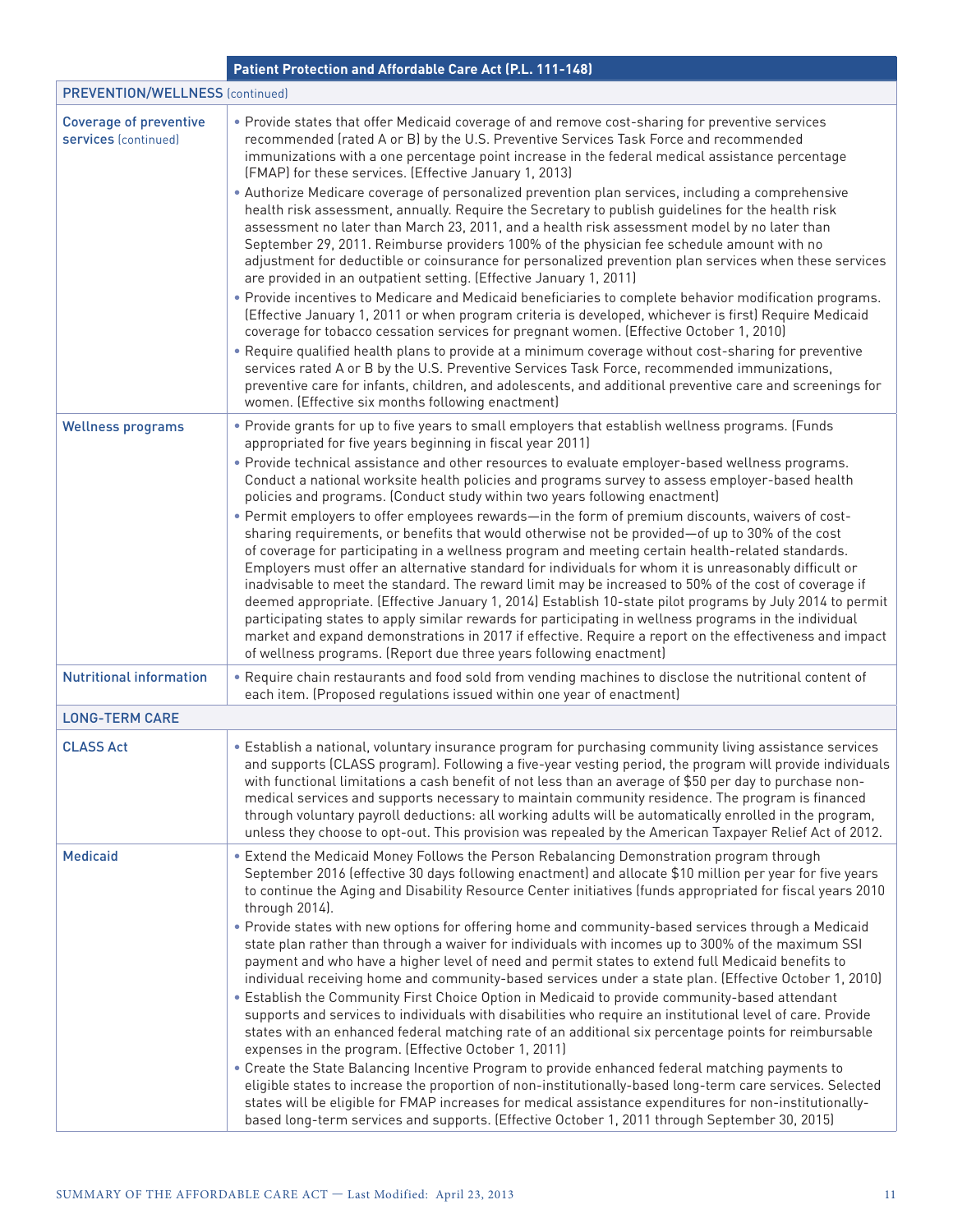|                                                 | Patient Protection and Affordable Care Act (P.L. 111-148)                                                                                                                                                                                                                                                                                                                                                                                                                                                                                                                                                                                                                                                                                                                                                                                                                                                                                                                                                                                                                                                                                                                                                                                                                                                                                                                                                                                                                                                                                                                                                                                                                                                                                                                                                                                                                                                                                                                                                                                                                                                                                                                                                                                                                                                                                                                                                                                                                                                                                          |  |
|-------------------------------------------------|----------------------------------------------------------------------------------------------------------------------------------------------------------------------------------------------------------------------------------------------------------------------------------------------------------------------------------------------------------------------------------------------------------------------------------------------------------------------------------------------------------------------------------------------------------------------------------------------------------------------------------------------------------------------------------------------------------------------------------------------------------------------------------------------------------------------------------------------------------------------------------------------------------------------------------------------------------------------------------------------------------------------------------------------------------------------------------------------------------------------------------------------------------------------------------------------------------------------------------------------------------------------------------------------------------------------------------------------------------------------------------------------------------------------------------------------------------------------------------------------------------------------------------------------------------------------------------------------------------------------------------------------------------------------------------------------------------------------------------------------------------------------------------------------------------------------------------------------------------------------------------------------------------------------------------------------------------------------------------------------------------------------------------------------------------------------------------------------------------------------------------------------------------------------------------------------------------------------------------------------------------------------------------------------------------------------------------------------------------------------------------------------------------------------------------------------------------------------------------------------------------------------------------------------------|--|
| <b>LONG-TERM CARE</b> (continued                |                                                                                                                                                                                                                                                                                                                                                                                                                                                                                                                                                                                                                                                                                                                                                                                                                                                                                                                                                                                                                                                                                                                                                                                                                                                                                                                                                                                                                                                                                                                                                                                                                                                                                                                                                                                                                                                                                                                                                                                                                                                                                                                                                                                                                                                                                                                                                                                                                                                                                                                                                    |  |
| <b>Skilled nursing facility</b><br>requirements | . Require skilled nursing facilities under Medicare and nursing facilities under Medicaid to disclose<br>information regarding ownership, accountability requirements, and expenditures. Publish standardized<br>information on nursing facilities to a website so Medicare enrollees can compare the facilities. (Effective<br>dates vary)                                                                                                                                                                                                                                                                                                                                                                                                                                                                                                                                                                                                                                                                                                                                                                                                                                                                                                                                                                                                                                                                                                                                                                                                                                                                                                                                                                                                                                                                                                                                                                                                                                                                                                                                                                                                                                                                                                                                                                                                                                                                                                                                                                                                        |  |
| <b>OTHER INVESTMENTS</b>                        |                                                                                                                                                                                                                                                                                                                                                                                                                                                                                                                                                                                                                                                                                                                                                                                                                                                                                                                                                                                                                                                                                                                                                                                                                                                                                                                                                                                                                                                                                                                                                                                                                                                                                                                                                                                                                                                                                                                                                                                                                                                                                                                                                                                                                                                                                                                                                                                                                                                                                                                                                    |  |
| <b>Medicare</b>                                 | • Make improvements to the Medicare program:<br>- Provide a \$250 rebate to Medicare beneficiaries who reach the Part D coverage gap in 2010 (Effective<br>January 1, 2010);<br>- Phase down gradually the beneficiary coinsurance rate in the Medicare Part D coverage gap from<br>100% to 25% by 2020:<br>· For brand-name drugs, require pharmaceutical manufacturers to provide a 50% discount on<br>prescriptions filled in the Medicare Part D coverage gap beginning in 2011, in addition to federal<br>subsidies of 25% of the brand-name drug cost by 2020 (phased in beginning in 2013)<br>. For generic drugs, provide federal subsidies of 75% of the generic drug cost by 2020 for<br>prescriptions filled in the Medicare Part D coverage gap (phased in beginning in 2011);                                                                                                                                                                                                                                                                                                                                                                                                                                                                                                                                                                                                                                                                                                                                                                                                                                                                                                                                                                                                                                                                                                                                                                                                                                                                                                                                                                                                                                                                                                                                                                                                                                                                                                                                                         |  |
|                                                 | Between 2014 and 2019, reduce the out-of-pocket amount that qualifies an enrollee for catastrophic<br>coverage;<br>- Make Part D cost-sharing for full-benefit dual eligible beneficiaries receiving home and community-<br>based care services equal to the cost-sharing for those who receive institutional care (Effective no<br>earlier than January 1, 2012);<br>- Expand Medicare coverage to individuals who have been exposed to environmental health hazards<br>from living in an area subject to an emergency declaration made as of June 17, 2009 and have<br>developed certain health conditions as a result (Effective upon enactment);<br>- Provide a 10% bonus payment to primary care physicians and to general surgeons practicing in health<br>professional shortage areas, from 2011 through 2015; and<br>- Provide payments totaling \$400 million in fiscal years 2011 and 2012 to qualifying hospitals in counties<br>with the lowest quartile Medicare spending; and                                                                                                                                                                                                                                                                                                                                                                                                                                                                                                                                                                                                                                                                                                                                                                                                                                                                                                                                                                                                                                                                                                                                                                                                                                                                                                                                                                                                                                                                                                                                                        |  |
|                                                 | - Prohibit Medicare Advantage plans from imposing higher cost-sharing requirements for some<br>Medicare covered benefits than is required under the traditional fee-for-service program. (Effective<br>January 1, 2011)                                                                                                                                                                                                                                                                                                                                                                                                                                                                                                                                                                                                                                                                                                                                                                                                                                                                                                                                                                                                                                                                                                                                                                                                                                                                                                                                                                                                                                                                                                                                                                                                                                                                                                                                                                                                                                                                                                                                                                                                                                                                                                                                                                                                                                                                                                                            |  |
| Workforce                                       | · Improve workforce training and development:<br>- Establish a multi-stakeholder Workforce Advisory Committee to develop a national workforce strategy.<br>(Appointments made by September 30, 2010)<br>- Increase the number of Graduate Medical Education (GME) training positions by redistributing<br>currently unused slots, with priorities given to primary care and general surgery and to states with the<br>lowest resident physician-to-population ratios (effective July 1, 2011); increase flexibility in laws and<br>regulations that govern GME funding to promote training in outpatient settings (effective July 1, 2010);<br>and ensure the availability of residency programs in rural and underserved areas. Establish Teaching<br>Health Centers, defined as community-based, ambulatory patient care centers, including federally<br>qualified health centers and other federally-funded health centers that are eligible for payments for<br>the expenses associated with operating primary care residency programs. (Funds appropriated for five<br>years beginning fiscal year 2011)<br>- Increase workforce supply and support training of health professionals through scholarships and<br>loans; support primary care training and capacity building; provide state grants to providers in<br>medically underserved areas; train and recruit providers to serve in rural areas; establish a public<br>health workforce loan repayment program; provide medical residents with training in preventive<br>medicine and public health; promote training of a diverse workforce; and promote cultural<br>competence training of health care professionals. (Effective dates vary) Support the development<br>of interdisciplinary mental and behavioral health training programs (effective fiscal year 2010) and<br>establish a training program for oral health professionals. (Funds appropriated for six years beginning<br>in fiscal year 2010)<br>- Address the projected shortage of nurses and retention of nurses by increasing the capacity for<br>education, supporting training programs, providing loan repayment and retention grants, and<br>creating a career ladder to nursing. (Initial appropriation in fiscal year 2010) Provide grants for up<br>to three years to employ and provide training to family nurse practitioners who provide primary care<br>in federally qualified health centers and nurse-managed health clinics. (Funds appropriated for five<br>years beginning in fiscal year 2011) |  |